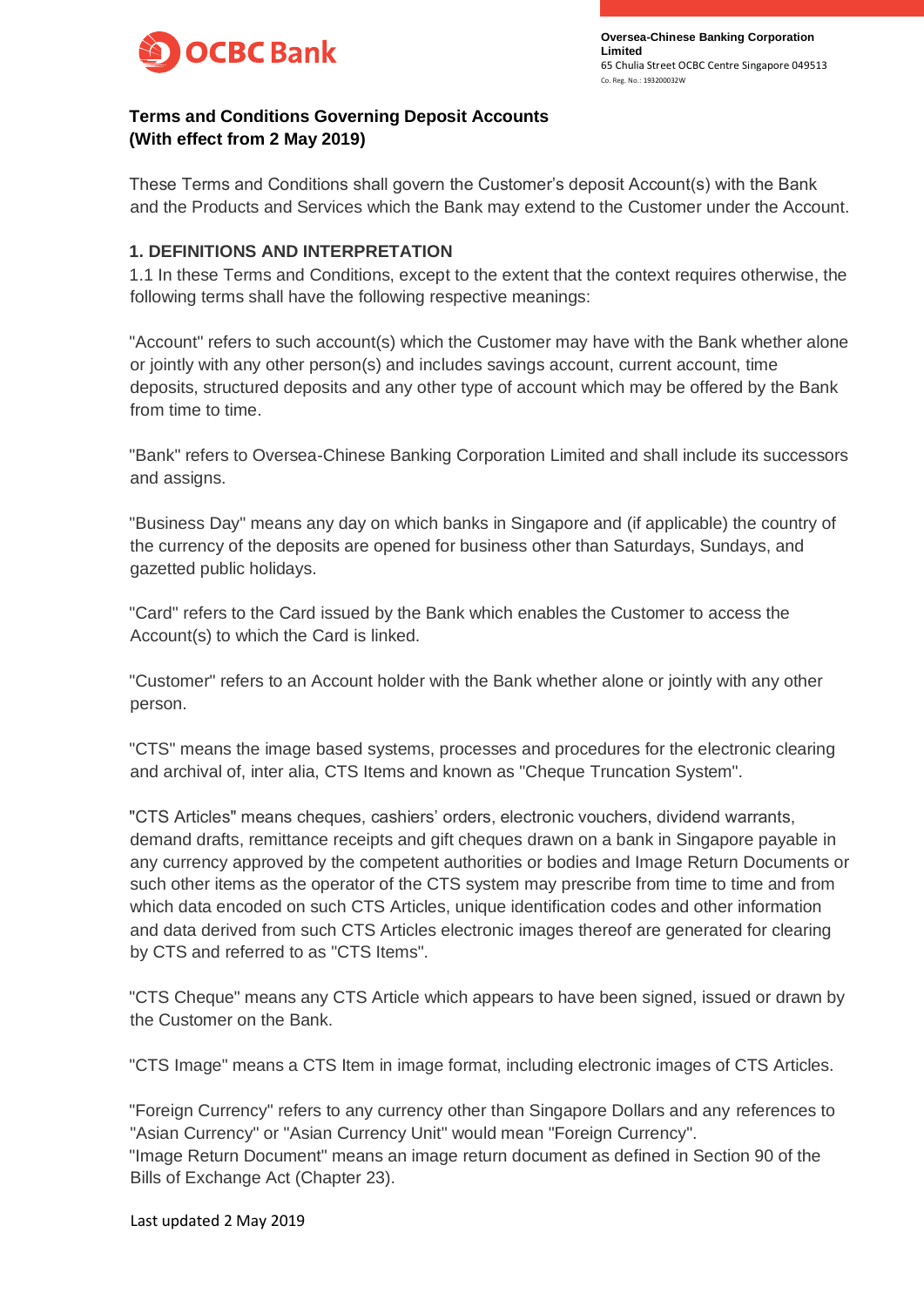

"Instructions" refer to the instructions given to the Bank by the Customer for the operation of the Account.

"Liabilities" refers to all monies owing by the Customer to the Bank howsoever arising and whether actual, contingent, primary, collateral, several or joint.

"Products" refers to the banking products offered by the Bank from time to time to the Customer on such terms and conditions as may be determined solely by the Bank.

"Services" means the banking services provided by the Bank from time to time to the Customer on such terms and conditions as may be determined solely by the Bank.

"Time Deposit" refers to the fixed deposit placed by the Customer with the Bank in Singapore Dollars or such other Foreign Currency as the Bank may allow.

- 1.2 Unless the context requires otherwise:-
- (a) words denoting the singular number shall include the plural and vice versa;
- (b) words denoting the masculine gender shall also include the feminine gender and vice versa; and
- (c) words importing persons shall include firms, corporations, partnerships, sole proprietors, consortiums, societies, associations, business units and such other organizations set up solely for business purposes.

1.3 Al-Wadi'ah Accounts: Syari'ah Principles and Customer Consent

1.3.1 The following provisions shall apply only in relation to Al-Wadi'ah savings and current Accounts (collectively, the "Al-Wadi'ah Accounts", each, an "Al Wadi'ah Account").

- (a) The Bank shall accept the sum of money deposited and any sum of monies to be subsequently deposited into an Al-Wadi'ah Account opened by Customer based on the Syari'ah (Islamic) principle of Al-Wadi'ah Yad Dhamanah (Guaranteed Safe Custody) concept.
- (b) Under the concept of Al-Wadi'ah, the Customers entrust the Bank with their funds and the Bank guarantees payment of the whole sum or any part thereof standing to the credit of such Customer's AlWadi'ah Account(s) when demanded.
- (c) The Customer consents to the Bank utilising or dealing with the whole or any part of monies standing to the credit of his/her Al-Wadi'ah Account(s) in such manner as the Bank shall deem fit to the extent permitted by the guidelines and notices issued from time to time by the Al-Amin Shariah Committee .
- (d) Under the concept of Al-Wadi'ah, the Bank may, at its sole and absolute discretion, declare dividends for the utilisation of the funds in the Al-Wadi'ah Accounts.
- (e) No overdrawing of any Al-Wadi'ah Account shall be permitted.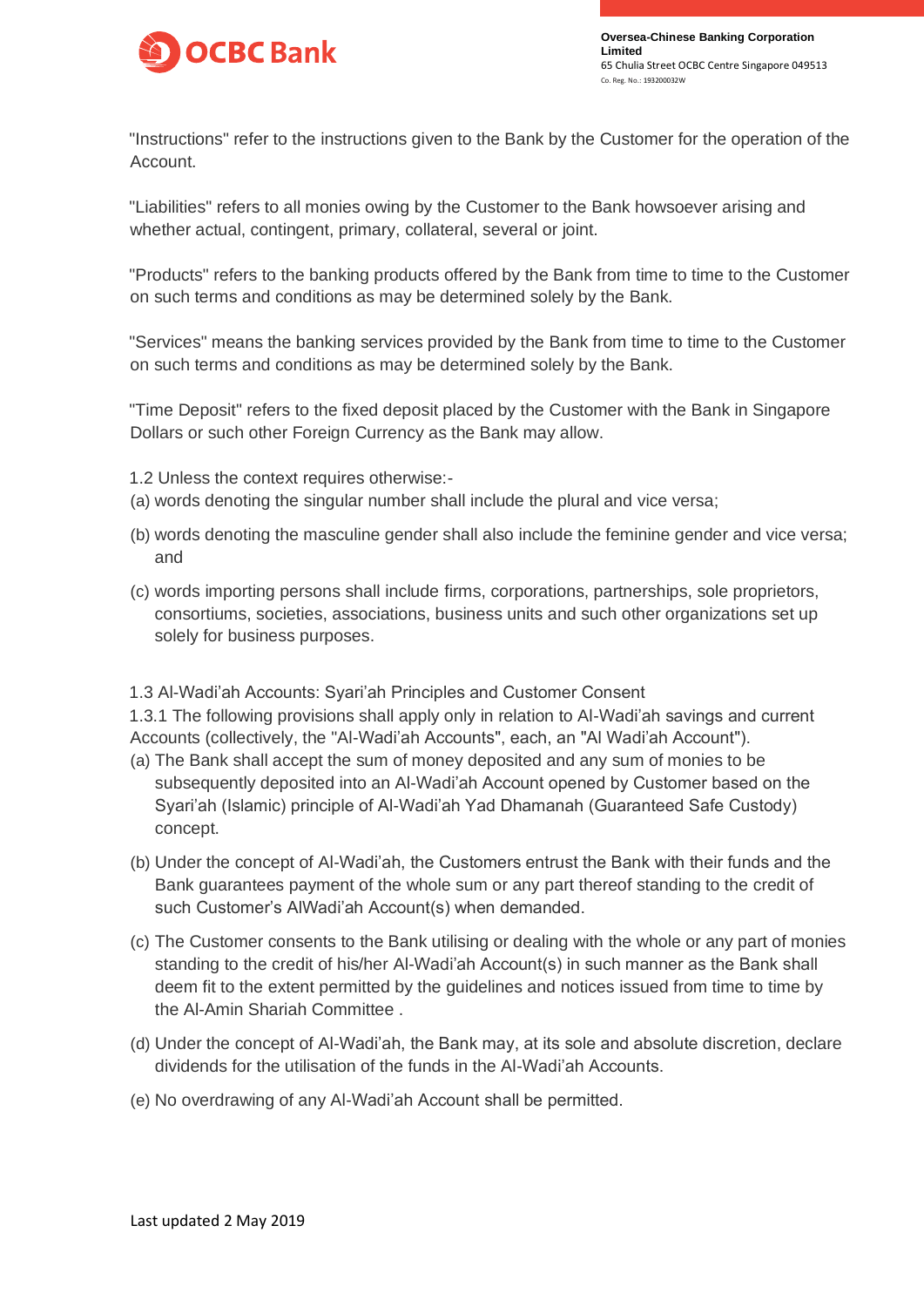

1.3.2 Subject to the foregoing, these Terms and Conditions shall apply equally to Al-Wadi'ah Accounts save that all references to "interest" herein (save for Clause 21) shall mean dividend(s).

### **2. CUSTOMER INSTRUCTIONS**

2.1 All Instructions in respect of an Account must be given by or on behalf of the Customer strictly in accordance with the authorisations or mandates for the time being in effect in respect of such Account. All such Instructions shall be given to the Bank in writing or in such other mode(s) and/or method(s) agreed by the Bank from time to time.

2.2 All Instructions once received and processed by the Bank shall not be cancelled, withdrawn or amended unless the Bank in its discretion agrees otherwise.

2.3 The Bank may elect not to act on the Customer's Instructions where it results in the total amount of payments exceeding the credit balance in the Account but if the Bank does so act, it may elect to execute such Instructions in whole or in part or in any order without reference to the time of receipt of the Customer's Instructions.

2.4 The specimen signatures and signing powers of the Customer or its authorised signatories communicated to the Bank in writing shall remain in effect until such time as the Bank receives written revocation of the same from the Customer.

2.5 The Bank shall be entitled but not bound to undertake further verification of the signatures other than by comparing them with the specimen signatures on record with the Bank. The Bank shall be entitled to not act on any instructions or dishonour any cheque in which the signature of the Customer or its authorised representatives (as the case may be) in the Bank's reasonable opinion, which opinion shall be final and conclusive, differs from the specimen signature(s) deposited with the Bank.

2.6 The Customer agrees and confirms to the Bank that the Account(s) shall be used strictly for personal, non-business purposes and/or transactions only (the "Permitted Purposes"). The Bank may refuse to act on any Instructions if such Instructions are inconsistent with the Permitted Purposes.

2.7 The Bank may refuse to act on any Instructions if such Instructions are inconsistent with any applicable law, rule or other regulatory requirement.

2.8 If there is any ambiguity or inconsistency or conflict in the Instructions, the Bank may choose not to act upon them unless and until the ambiguity or conflict has been resolved to the Bank's satisfaction or the Bank may choose to act only on the Instructions of all the authorised signatories notwithstanding that any relevant existing mandate or instructions require otherwise.

2.9 In addition, the Bank shall be entitled, but not obliged, to perform a call back to the Customer's registered telephone number with the Bank to confirm any Instructions received by the Bank. If the Bank is unable to successful perform the call back, the Bank may elect not to act on the Instructions received. The Bank shall not be responsible for any loss, liability or expense arising out of so refraining to act.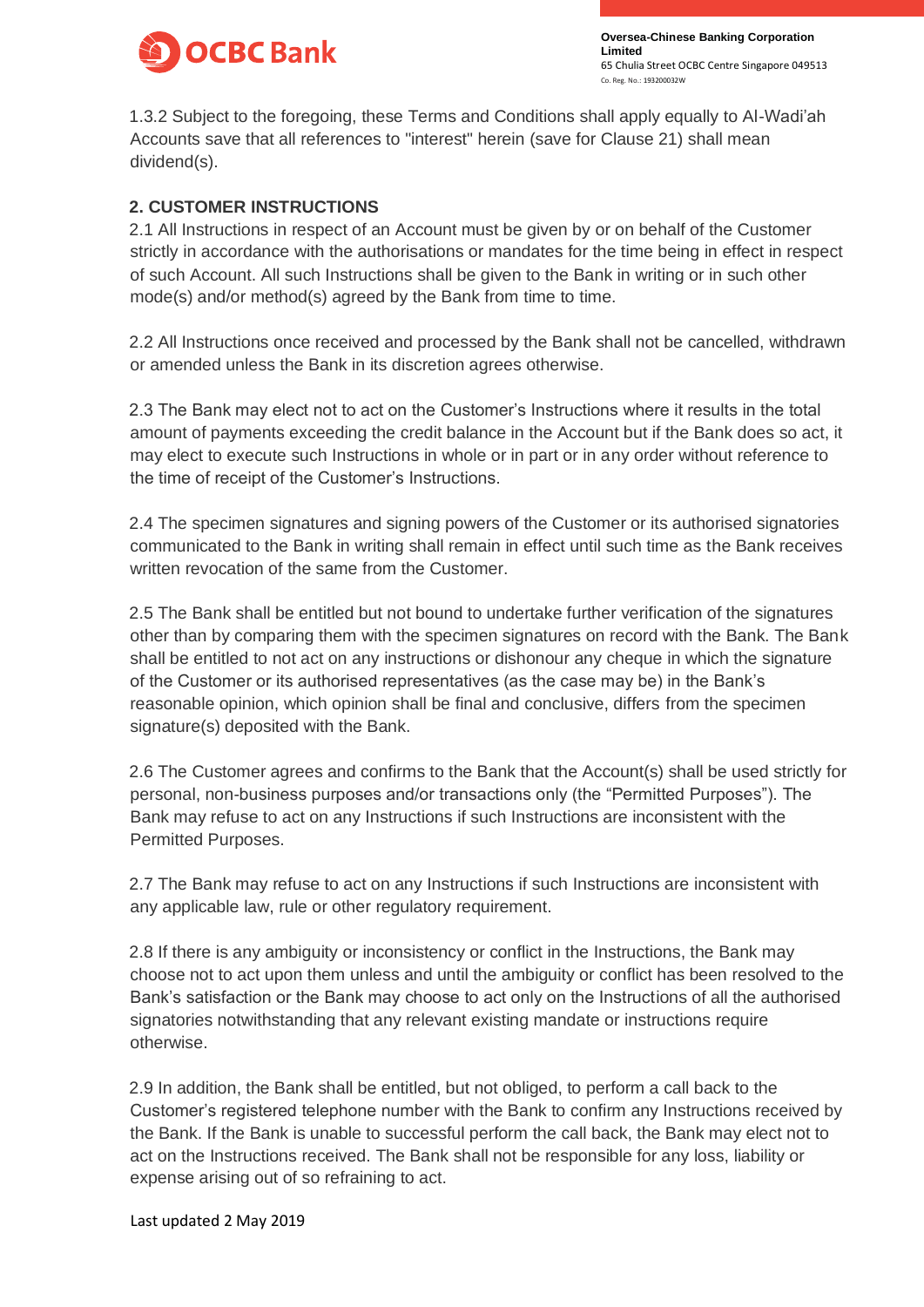

### **2A. OCBC SEGMENT UPGRADE**

2A.1 The Bank is authorised (but not obliged) to act on any instruction, acceptance and/or confirmation given or made by the Customer over the telephone, facsimile and/or electronic mail (collectively, the "Confirmation") for any purpose in connection with the upgrading of the Customer to the Bank's Premier segment and/or any other relevant customer segment of the Bank (collectively, the "OCBC Segment(s)") and the Bank shall not be liable to the Customer for acting upon such Confirmations in good faith. For the avoidance of doubt, the entitlement of the Customer to be upgraded to the relevant OCBC Segment(s) is subject to such requirements and/or conditions as may be imposed by the Bank in its absolute discretion. Further, the Bank has the discretion to disallow the Customer to be upgraded to a relevant OCBC Segment without providing any reason whatsoever.

2A.2 The Bank may rely upon any Confirmation believed by it to be genuine and given to it by any person purporting to be the Customer. OCBC Bank shall be entitled but not bound to undertake verification on the authenticity or completeness of any Confirmation which shall be binding on the Customer notwithstanding any error, fraud, forgery, lack of clarity or misunderstanding in respect of the terms of such Confirmations.

2A.3 The Customer consents to the recording of any verbal instructions, acceptance and/or confirmations given or made by the Customer to the Bank for any purpose in connection with the upgrading of the Customer to any OCBC Segments and such recording (including without limitation any correspondence sent or given by the Bank to the Customer to confirm the terms of such recording) shall be conclusive evidence that such instructions, acceptance and/or confirmations were in actual fact given or made by the Customer on the terms recorded.

2A.4 The Bank shall not be responsible for any loss, damage, fraud or misappropriation arising as a result of any error or breakdown in transmission, misunderstanding or error by it regarding the identity of the person instructing it. The Bank may, at its sole discretion, refuse to execute any Confirmation or any part thereof, without assigning any reason therefor.

2A.5 The Customer shall indemnify the Bank and to keep the Bank indemnified against all demands, claims, liabilities, losses, actions, proceedings, damages, costs, and expenses incurred or sustained by the Bank of whatever nature and howsoever arising, out of or in connection with acting on such Confirmations.

### **3. DEPOSITS**

3.1 The Bank may at any time at its discretion, refuse any deposit or limit the amount which may be deposited and return all or any part of an amount tendered to the Bank for deposit and, for the avoidance of doubt, notwithstanding that the Bank may have previously accepted a deposit or deposits (of any amount) in the same currency. The Bank shall set (at its sole and absolute discretion) the minimum amount required to open an Account (such minimum amount shall vary from time to time at the Bank's sole and absolute discretion).

3.2 Any deposit made by the Customer shall be made in such manner and the Customer shall comply with such procedures as the Bank may determine from time to time at its sole and absolute discretion. Receipts for deposits will be validated by the Bank's machine stamp, computer terminal or by any of the Bank's officers.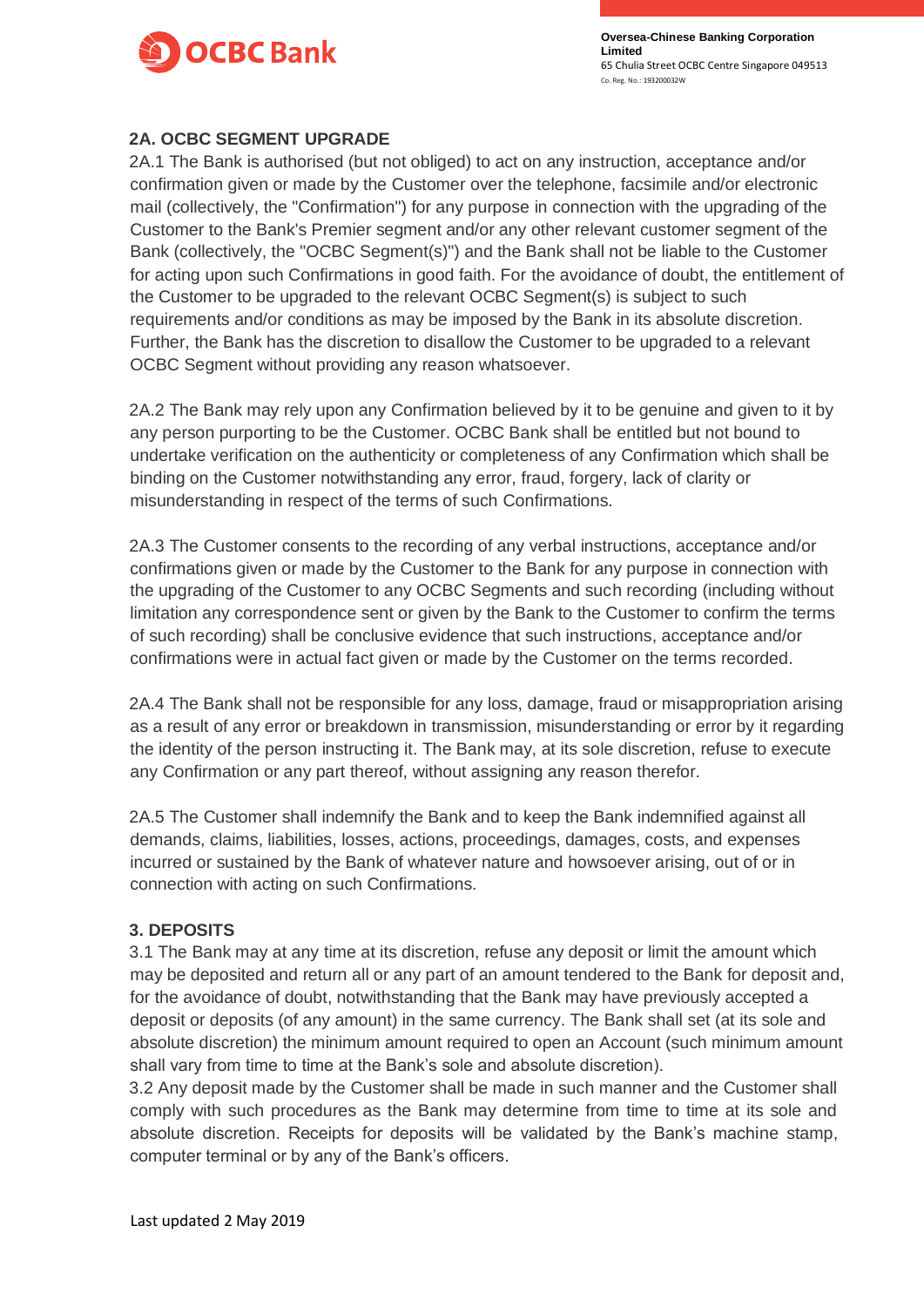

3.3 Deposits of bulk packages of coins and notes may be made only in the currency of the Republic of Singapore. The Bank may verify and accept immediately the amount of coins and notes contained in any bulk-package or may inform the Customer that the bulk package has been accepted subject to verification. The Bank's verification and count shall be final and conclusive.

3.4 Deposit(s) established with the proceeds of cheques will be value dated after clearance.

3.5 The Bank reserves the right not to accept deposits in Foreign Currency. Without prejudice to any of the foregoing provisions of this Clause 3, the Bank is authorised by the Customer, but is not obliged, to accept deposits to any Account in any one or more Foreign Currencies as the Bank may permit in its sole and absolute discretion.

### **4. COLLECTION**

4.1 All cheques and other instruments which are deposited with the Bank for collection are received by the Bank as agent for collection and the Bank may, at its discretion, refuse to accept any cheque or other instrument for deposit. The Bank may either:- (a) route each such cheque or other instrument for collection to the maker, drawee, endorser or other payee through any of its branches or correspondents for handling subject to and in accordance with their respective rules and regulations and for payment in cash, bank draft or otherwise; (b) refrain from presenting, demanding, collecting or giving notice of nonpayment or dishonour with respect to any such cheque or other instrument on any Saturday, Sunday or gazetted public holidays.

4.2 Any transfer whether mail, telegraphic or electronic or negotiable instrument accepted for deposit may not be withdrawn until such proceeds have been received by the Bank. Where such transfer is invalidated for whatever reason, the Customer's Account will be debited immediately and the Bank shall reverse any interest which has been calculated or credited in respect of such items.

4.3 The Bank may refuse to accept for collection cheques and other instruments issued in favour of third parties or drawn to the order of third parties. Where they are so accepted by the Bank (subject to such conditions as may be imposed by the Bank), they are accepted without any liability on the part of the Bank and the Customer will bear full responsibility for the correctness and validity of all endorsements. Multiple endorsements on cheques or other instruments made to the order of third parties will not be accepted by the Bank unless prior arrangements have been made with the Bank.

4.4 Foreign currency cheques and postal and monies orders received for collection will be credited only after payment is received by the Bank. Cheques and other instruments drawn on banks in Singapore are credited to the Account when deposited but cannot be drawn against until the proceeds have been received into the Account. The Bank will debit the Account if such cheques or other instruments are dishonoured and reverse any interest which has been calculated or credited in respect of such items.

4.5 All drafts, promissory notes, bills of exchange and other orders for payment (hereinafter referred to as the "item" or "items" as the case may be) received by the Bank for credit to an Account are subject to the following conditions :-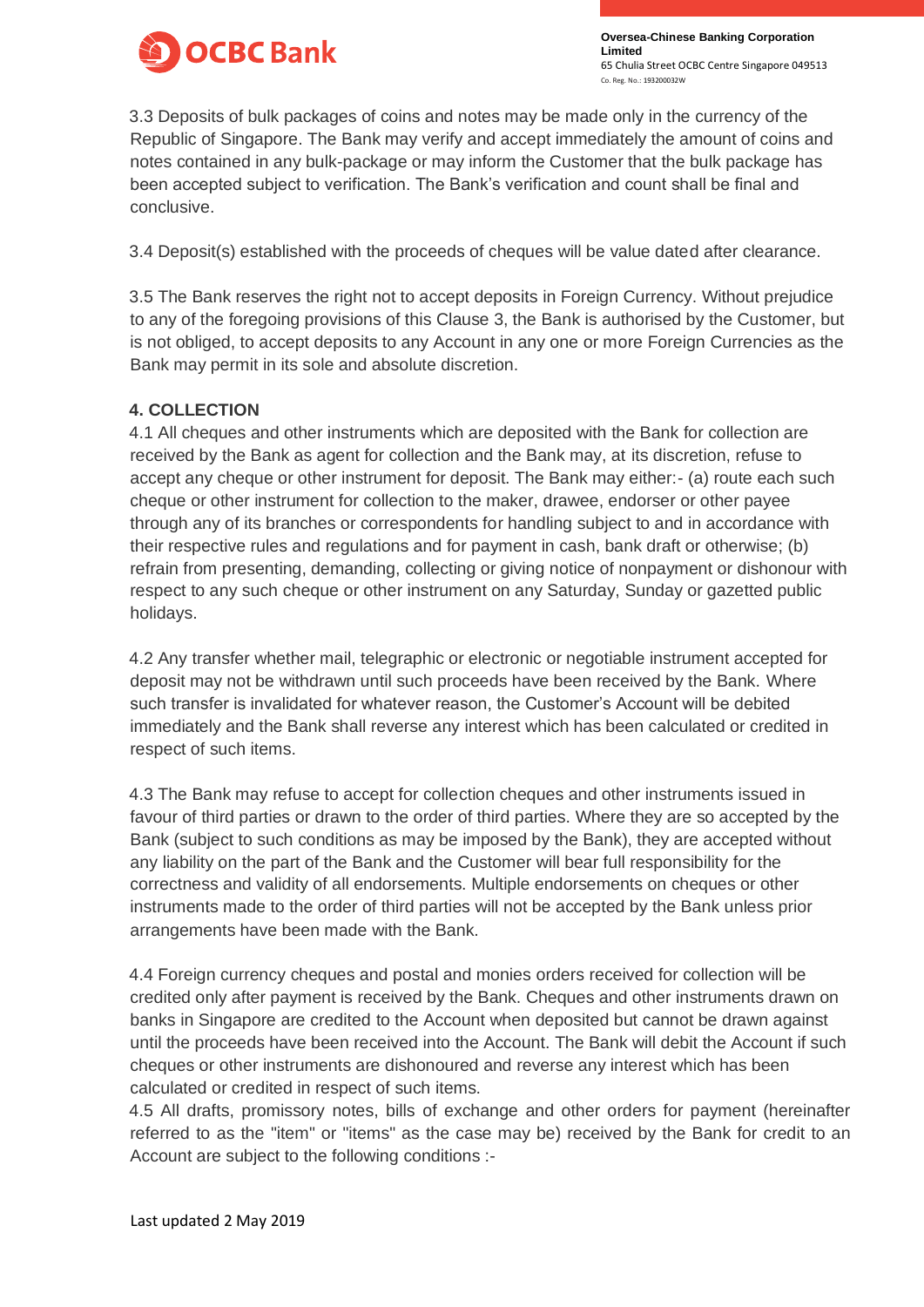

(a) When a payment is made into an Account, any credit given is provisional and may be reversed until the monies represented by such payment have been received by the Bank. The Bank reserves the right to accept any item for collection only.

(b) The Bank may forward an item directly to the bank where it is payable or to any selected agent, who may collect the item through one or more sub- agents selected by it. The Bank shall not in any circumstances, be responsible or liable to the Customer by reason of any act or omission of any such bank, agent or sub-agent, or by reason of the loss, theft, destruction or delayed delivery of any item while in transit or in the possession of such bank, agent or sub-agent. All charges incurred by the Bank will be for the account of the Customer.

(c) The Bank's rights against the Customer on any item shall not be prejudiced by (i) loss, mutilation or dishonour of any item; (ii) any proceedings taken thereon by the Bank; or (iii) the entering into an arrangement (which is hereby authorised by the Customer) with any third party.

(d) The Bank shall not be responsible for failure or delay in crediting an Account whether arising from (but not limited to) (i) stop-payment instructions; (ii) loss through the mail; (iii) late, or failure of, presentation, demand, collection or giving of notice of non-payment; or (iv) dishonour of any item, voucher or statement.

### **5. INTEREST**

5.1 Where applicable the Bank will pay interest at its prevailing interest rate for the relevant Account calculated on daily balances (excluding late cheque deposits) on a 365-day or a 360 day basis, depending on the currency involved or on such basis as may be determined by the Bank in its sole discretion. For avoidance of doubt, the prevailing interest rate is subject to change from time to time by the Bank in its sole and absolute discretion. Interest will be credited at such intervals as determined solely by the Bank from time to time. No interest will be paid if the daily balance falls below the prescribed minimum as may be determined by the Bank from time to time for that Account. Interest will only accrue on balances that have been successfully credited based on the Value Date which may fall on the Transaction Date or next Business Day. For the purposes of this Clause 5, the date of transaction is referred to as the Transaction Date, and the Value Date refers to the date the transaction is successfully completed by the Bank.

5.2 Foreign Currency interest rates may fluctuate daily and are subject to change without prior notice. The Bank shall at its discretion be entitled at any time and from time to time and without notice to the Customer, revise the placement period, interest rates (including applying negative interest rates) and interest payment schedule of any Foreign Currency deposits. This includes instances determined by the Bank, including, without limitation, negative market rates.

### **6. WITHDRAWALS**

6.1 Withdrawal of any or all amounts placed in Foreign Currency deposits is subject to two (2) Business Days' notice being received by the Bank and subject to availability of funds. Payments of the amounts to be withdrawn will, unless otherwise agreed to by the Bank, be made by the Bank by way of cashier's order or demand draft or telegraphic transfer in the currency in which the deposit was made.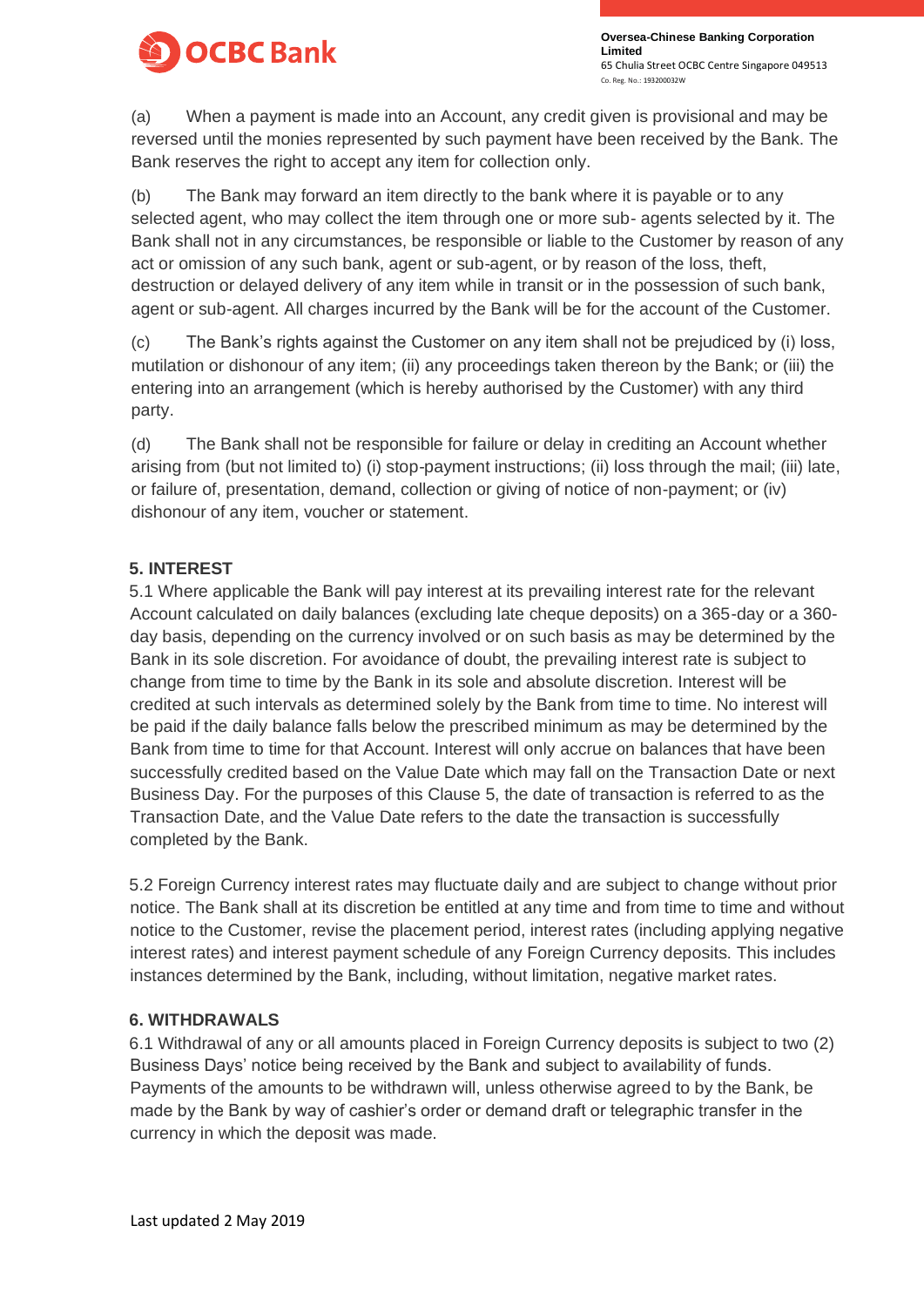

6.2 The Customer will be required to pay a service charge to the Bank as may from time to time be determined by the Bank in its sole and absolute discretion. The Bank is however not obliged to accede to the Customer's request for cash payment. The exchange rate for the foreign currency will be at a rate determined by the bank from time to time.

6.3 In the absence of any agreement by the Bank to the contrary, no withdrawals in cash may be made by the Customer of any or all monies standing to the credit of any Account (whether denominated in the currency of the Republic of Singapore or in any other currency) otherwise than in the currency of the Republic of Singapore. The Bank may (but is not bound to) comply with requests from the Customer that such withdrawals be payable in a Foreign Currency or in specific cash denominations. Any withdrawals requested by the Customer to be made in a Foreign Currency shall be payable only by means of cable or airmail payments or by telegraphic or electronic transfer to, or by issuing drafts on, a bank selected by the Bank.

6.4 All deposits and monies paid into or held or owing by the Bank in Singapore or on any Account at any branch of the Bank in Singapore shall be payable or repayable by the Bank or withdrawn from the Bank only and solely at the branches of the Bank in Singapore.

6.5 Withdrawals may be made only upon receipt by the Bank of withdrawal instructions satisfactory to it and the Customer shall be liable on all such instructions irrespective of whether the relevant Account is in credit or otherwise, provided that the Bank is not bound to honour any withdrawal request if there are insufficient funds in the Customer's Account in the absence of any express agreement to the contrary. The Bank shall not be obliged to act on any instructions relating to the withdrawal of the deposit even when there are sufficient funds, when the funds are earmarked or withheld for purposes including but not limited to legal/regulatory/statutory/judicial requirements, provisioning of Products and Services or any scenario the Bank may determine from time to time. Except with the prior written consent of the Bank, no withdrawal may be made otherwise than in writing and signed in accordance with specimen signatures and authorisations received by the Bank. Any arrangements entered into with the Bank for withdrawal orders to be otherwise than in writing shall be at the sole risk of the Customer and the Bank shall not be liable for any loss, damage or liability incurred or suffered by the Customer in connection with such arrangements, in respect of which the Customer shall indemnify the Bank against any expense or liability which it may incur.

6.6 Withdrawals by the Customer shall be made in such manner and the Customer shall comply with such procedures as the Bank may determine from time to time at its sole and absolute discretion.

## **7. CHEQUES**

7.1 Cheque books are available only for use with current Accounts (or such other Accounts as the Bank may from time to time decide); no withdrawal may be made by cheque against any other type of Account.

7.2 Cheque books will be sent to the Customer at the Customer's risk and expense by ordinary mail or such other mode(s) as the Customer may request of and which the Bank may in its sole and absolute discretion agree.

7.3 Any cheque drawn on the Bank shall be on the Bank's cheque form issued by the Bank for that Account. Cheques must be drawn in the designated currency for that Account. Cheques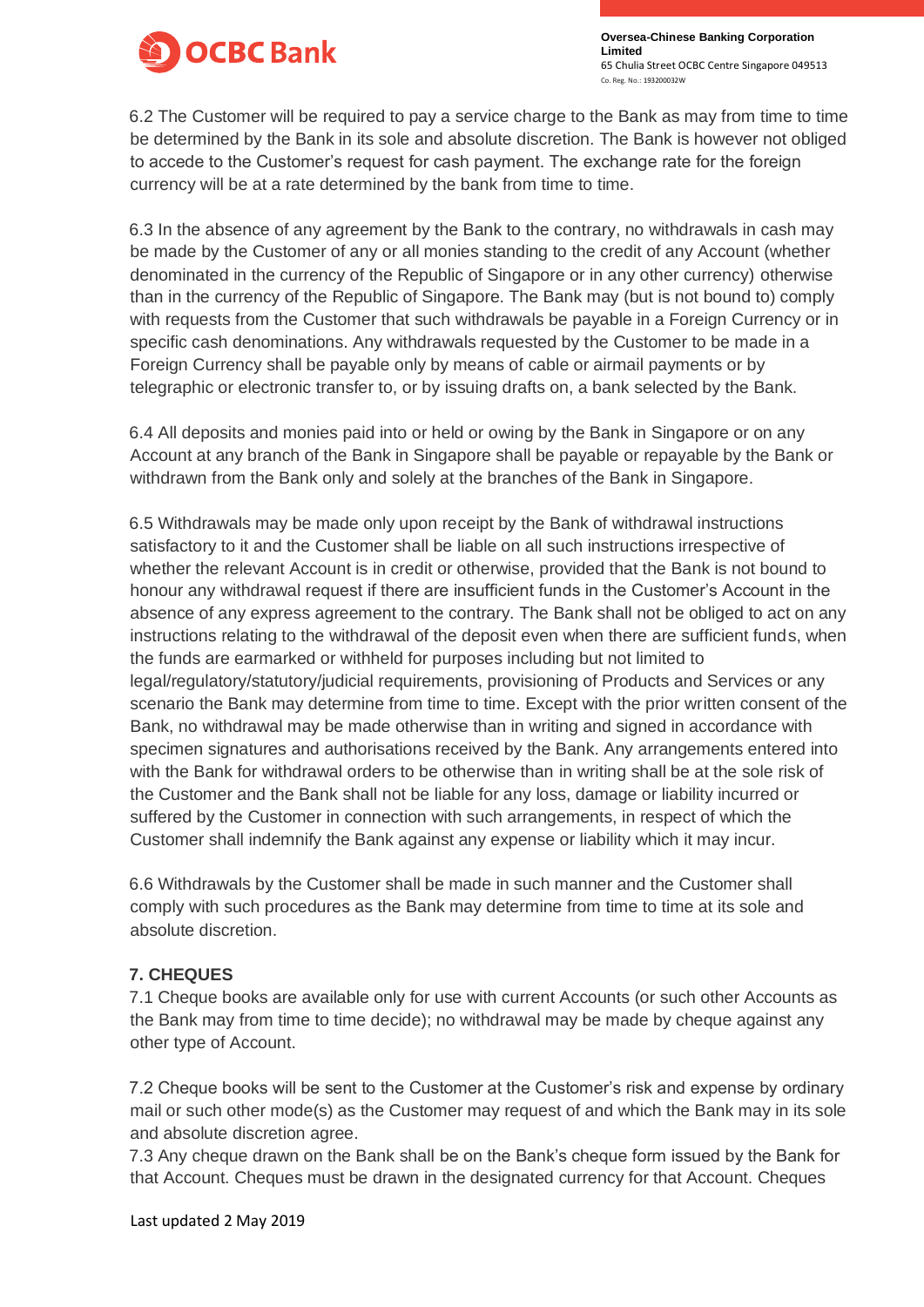

must be so drawn as to prevent additions and alterations after issue, and in particular, all blank spaces on cheques must be legibly completed and the word "only" should be added after the amount in words. All alterations and/or additions must be confirmed by the full signature(s) of the signatory(ies) and such signature(s) shall be conclusive evidence of such alterations and/or additions.

7.4 Cheques must be duly signed in accordance with specimen signature(s) and authorisations provided by the Customer to the Bank. Cheques may be dishonoured by the Bank if irregular in any manner, and the Bank may refuse to pay over the counter cheques in which the word "bearer" has been cancelled, without any liability on the part of the Bank. The Bank does not undertake the identification of endorsers of cheques drawn to order and reserves to itself the right to refuse payment of cheques so drawn. The Customer will assume full responsibility for the correctness and validity of all endorsement appearing on cheques drawn on current Accounts.

7.5 The Bank may mark cheques, "good for payment" and the Customer's Account may be debited immediately with the amount of the cheque so marked.

7.6 Cheques deposited by the Customer and which have been dishonoured may be returned at the

Bank's discretion and Customer's risk and expense by ordinary post to the Customer at the Customer's last address registered with the Bank.

7.7 The Customer is wholly responsible for the safekeeping of the cheques and in the event that any cheques are mislaid, lost or stolen, the Customer must immediately notify the Bank.

7.8 Upon the closing of an Account either by the Customer or by the Bank, all cheque forms previously issued to the Customer and not used shall become the property of the Bank, and the Customer shall forthwith return them to the Bank.

## **8. STOP PAYMENT ORDERS**

8.1 If the Customer desires to countermand or stop payment of a cheque which the Customer has drawn, complete written (or such other mode or method which may be agreed to by the Bank) instructions and information fully identifying the cheque, including (a) the cheque number; (b) the date of issue (if any); (c) the payee's name (if any); and (d) the amount (if any), should be provided to the Bank. The Bank is not obliged to act on these instructions. If the Bank agrees to act on these instructions, the Bank shall be entitled to a reasonable period of time to execute these instructions and shall have no liability to the Customer if such instructions are not effected in time or could not be effected. Following receipt of these instructions, the Customer will complete any further documentation required by the Bank.

8.2 Where the Bank agrees to act on the stop payment instructions, the Customer irrevocably and unconditionally agrees (a) to indemnify and at all times keep the Bank indemnified against any expense, loss, damage or liability whatsoever which may be incurred or suffered by the Bank as a result of any non-payment of the relevant cheque; (b) that it will not be liable for any delay or failure to do so howsoever arising; (c) to notify the Bank promptly in writing if the relevant cheque is recovered or destroyed, or if these instructions are otherwise cancelled; and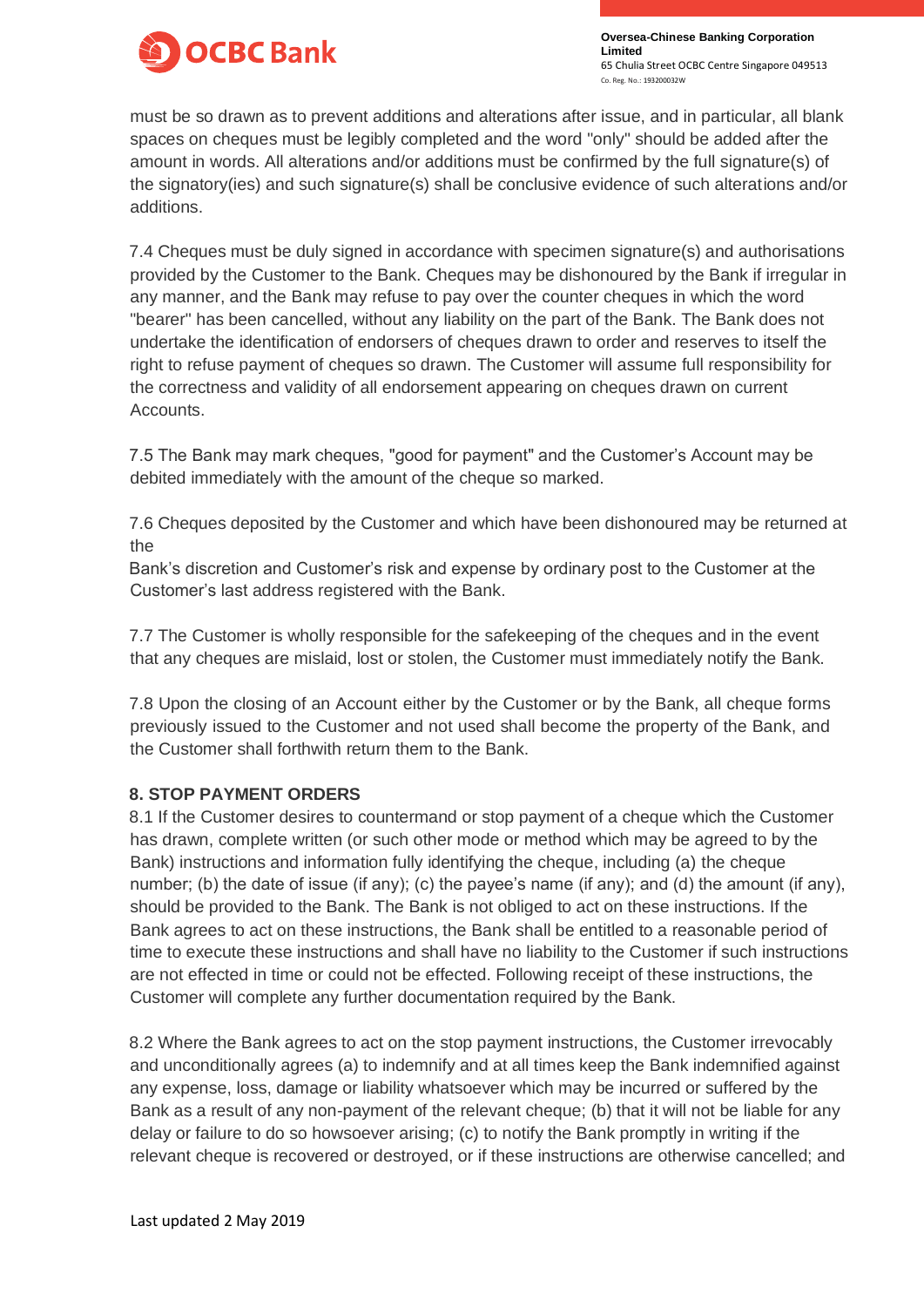

(d) that these instructions are valid for one (1) year from the date of the Bank's receipt of such instructions from the Customer, or such other period as the Bank may prescribe.

## **9. STATEMENTS OF ACCOUNT**

The Bank will furnish the Customer with statements of account ("Statement of Account") at monthly intervals or at such intervals as the Bank may prescribe. In instances determined by the Bank, the Bank may not provide any Statements of Account. Statement of Account may be on paper or in electronic form. The Customer agrees to verify the correctness of all details contained in each Statement of Account and to notify the Bank within 14 days from the date of such Statement of Account of any discrepancies, omissions or errors therein. Upon expiry of this period, the details in the Statement of Account shall be conclusive against the Customer except as to alleged errors so notified but subject always to the Bank's right to correct any errors contained therein at any time notwithstanding such acceptance by the Customer. In addition, for savings or current Accounts, the Bank may also make available for viewing online a record of the transactions performed in respect of such Account during a specified period ("Electronic Transaction History"), subject to the Terms and Conditions Governing Electronic Banking Services – Personal (as the same may be amended from time to time by the Bank), and such other terms and conditions as the Bank may prescribe, and provided always that such Electronic Transaction History is provided for convenience only and shall not serve as a Statement of Account. In the event of any inconsistency between any Electronic Transaction History and a Statement of Account, the Statement of Account shall prevail.

## **9A. STATEMENTS FOR OCBC EASISTART ACCOUNTS**

9A.1 The provisions in this Clause 9A shall apply only in relation to OCBC EasiStart Accounts (the "EasiStart Accounts"). However, the provisions in this Clause 9A shall not apply where the Customer receives or has been receiving paper statements of account (the "Paper Statements") and/or electronic statements of account (the "e-statements") for OCBC EasiStart Accounts combined with other Products and in such a situation, unless otherwise notified by the Bank in its absolute discretion, the Customers will continue receiving Paper Statements and/or e-statements and Clause 9 shall continue to apply to such Customers.

9A.2 In the event that the Customer does not opt in for Paper Statements and/or e-statements, the

Customer acknowledges and is aware that he is still able to print his statements of account through the Bank's automated teller machines ("ATM Statements") which is the only way he can obtain statements in relation to his EasiStart Account, unless he elects for Paper Statements and/or e-statements. The Customer is aware that ATM Statements only reveal transactions conducted in his EasiStart Account within a relevant calendar month and if he needs to review all the transactions conducted in his EasiStart Account within an entire calendar month, he needs to print the ATM Statements on the last day of that relevant calendar month (or such day as the Bank may prescribe)\*. In this regard, if the Customer prints the ATM Statements on any day in the next calendar month, he will not be able to review from such ATM Statements any transaction conducted in his EasiStart Account in any preceding months\*.

9A.3 Subject to Clause 9A.2, the Customer agrees that it is his obligation to print the ATM Statements from the Bank's automated teller machines and to verify the correctness of all the details stated in such ATM Statements and to notify the Bank of any discrepancy, omissions or errors found in such ATM Statements within 14 days from the day he prints such ATM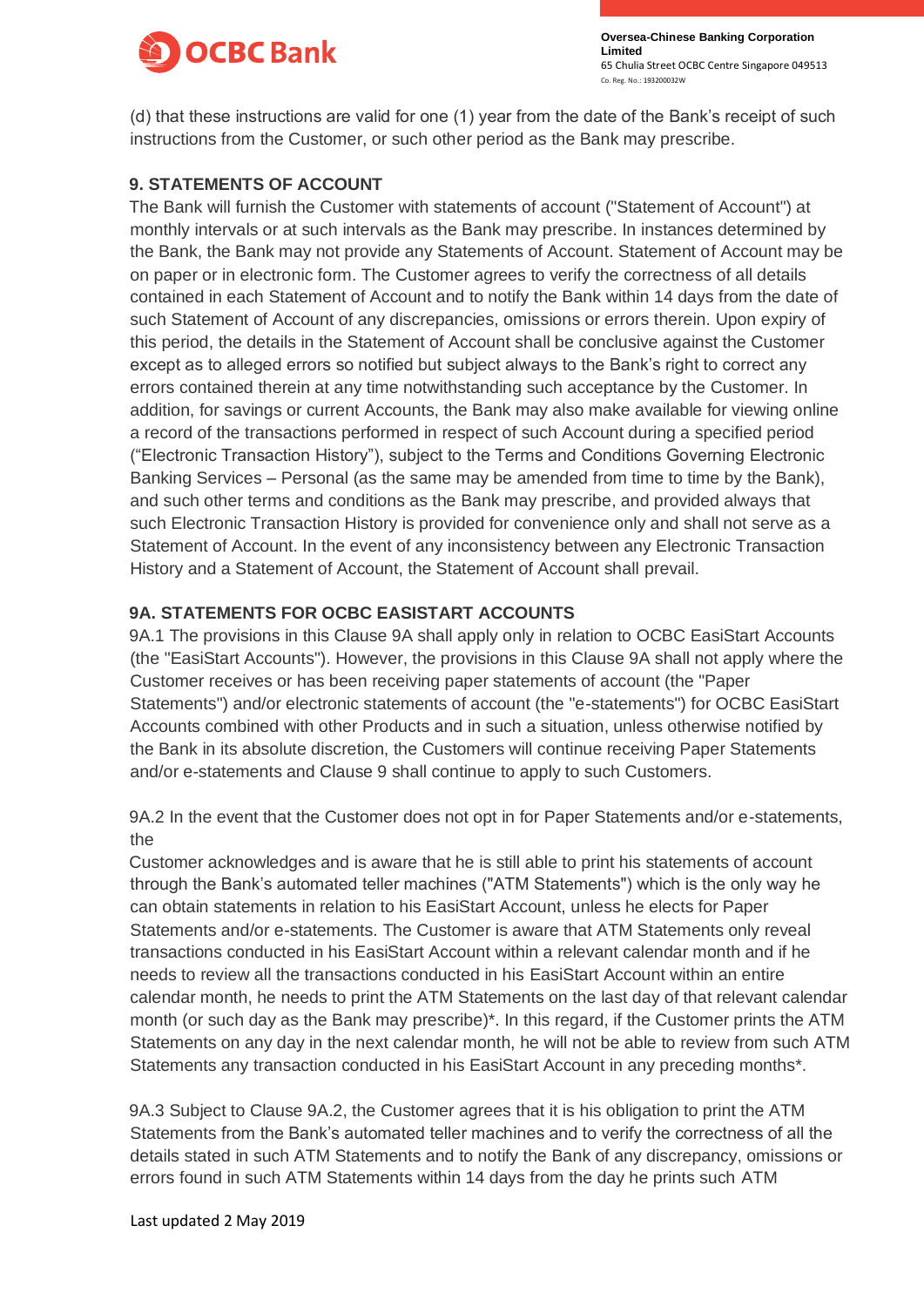

Statements. Upon expiry of this period, the Customer will be deemed to have verified the details of his transactions contained in such ATM Statements and the details in the ATM Statements shall be conclusive against him except as to alleged errors so notified but subject always to the Bank's right to correct any errors contained therein at any time notwithstanding such acceptance by the Customer. For the avoidance of doubt, in the event that the Customer does not elect to receive Paper Statements and/or e-statements, the onus is on him to print the relevant ATM Statement by the last day of a relevant calendar month (or such day as the Bank may prescribe) and the Bank shall not be obliged to furnish any Paper Statements and/or estatements to the Customer.

9A.4 For EasiStart Accounts, the Bank may also make available for viewing Electronic **Transaction** 

History in respect of the Customers' EasiStart Accounts, subject to the Terms and Conditions Governing Electronic Banking Services – Personal (as the same may be amended from time to time by the Bank), and such other terms and conditions as the Bank may prescribe, and provided always that such Electronic Transaction History is provided for convenience only and shall not serve as a statement of account. In the event of any inconsistency between any Electronic Transaction History and an ATM Statement, the ATM Statement shall prevail.

9A.5 For the avoidance of doubt, if the Customer opts in for Paper Statements and/or estatements, Clause 9 shall continue to be applicable.

\* For illustration purposes:

(a) If an ATM Statement was printed, for instance, on 1 January, such ATM Statement will reveal all transactions conducted on 1 January only and not transactions conducted in any preceding months.

(b) If an ATM Statement was printed, for instance, on 15 January, such ATM Statement will reveal all transactions conducted from 1 January till 15 January only and not transactions conducted in any preceding months.

(c) If an ATM Statement was printed, for instance, on the last day of a relevant calendar month (for example 31 January), such ATM Statement will reveal all transactions conducted from 1 January to 31 January only and not transactions conducted in any preceding months.

### **10. PASSBOOKS**

10.1 For any withdrawal or deposit over the counter the Customer must present the passbook provided to him by the Bank or use the Card and personal identification number issued to him by the Bank or comply with such other procedures as the Bank may determine from time to time at its sole and absolute discretion.

10.2 The passbook is for the Customer's reference only and is not conclusive as to the current balance of that Account as deposits or withdrawals may be made on items charged without any entry being made in the passbook. Subject to the foregoing, the Bank may in its discretion consolidate all or any transactions not printed in the passbook and print only the aggregate credit and debit amounts in the passbook when it is updated. The Customer agrees to verify the correctness of all details contained in all passbook updates printed by the Bank and to notify the Bank within 14 days from the date of such passbook update of any discrepancies, omissions or errors therein. Upon expiry of this period, the details in the passbook update shall

Last updated 2 May 2019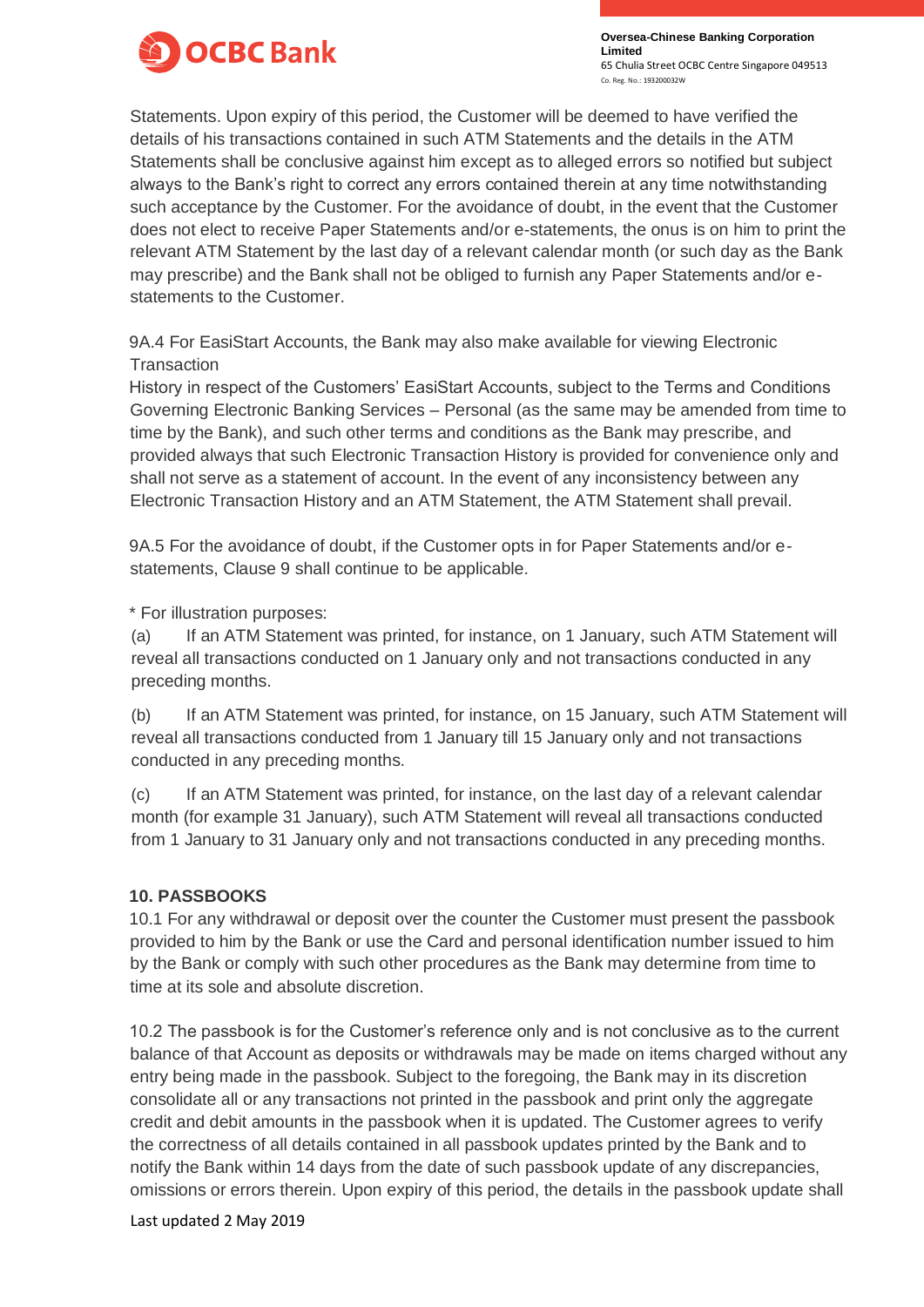

be conclusive against the Customer except as to alleged errors so notified but subject always to the Bank's right to correct any errors contained therein at any time notwithstanding such acceptance by the Customer.

10.3 Any payment made by the Bank in good faith to a person who produces the passbook and a withdrawal form purporting to be signed by the Customer shall have the same effect as if such payment had been made to the Customer personally and such payment shall absolve the Bank from all liabilities to the Customer or to any other party.

### **11. FIXED SAVINGS ACCOUNT**

11.1 The provisions in this section shall apply only in relation to fixed savings Accounts ("Fixed Savings Account").

11.2 The Customer may designate a savings, current or other type of account maintained by the

Customer or a consenting third party with the Bank or (subject to the Bank's consent) another bank (the "Designated Account") for the purpose of debiting the same for crediting into the Fixed Savings Account.

11.3 An amount as instructed by the Customer (and, in the case of a third party Designated Account, such third party) shall be debited from the Designated Account on a regular basis over a stipulated period, which period may be renewed subject to the Bank's prior written consent and on such terms as the Bank may stipulate in its sole and absolute discretion (the original stipulated period and any renewed period each hereinafter referred to as a "Maturity Period"). Without prejudice to the foregoing, the Bank reserves the right to impose such minimum and other requirements (including amount, Maturity Period and frequency of debiting) from time to time at its discretion.

11.4 Each Fixed Savings Account shall mature at the end of the Maturity Period (subject to any renewal pursuant to Clause 11.3). No further crediting may be made into a Fixed Savings Account which has matured.

11.5 If the Fixed Savings Account is terminated for any reason whatsoever before the end of the Maturity Period, no interest shall be payable provided always that the Bank shall have the option to pay interest in respect of such Account at such rate(s) and in respect of such period(s) as the Bank may determine in its discretion.

11.6 If there are insufficient funds in the Designated Account on the date on which it is to be debited or if for any reason the Fixed Savings Account is not credited with the monthly savings amount on the date on which it is to be credited, the Bank shall be entitled (without demand or notice), at its discretion, to terminate the Fixed Savings Account or convert the same to a statement savings or other type of Account. The Bank reserves the right to impose a fee in such circumstances. For the avoidance of doubt, no interest shall be payable in respect of the balance already in the Fixed Savings Account in these circumstances provided always that the Bank shall have the option to pay interest in respect of such Account at such rate(s) and in respect of such period(s) as the Bank may determine in its discretion.

11.7 In the event that the Customer requests for withdrawal of monies from the Fixed Savings Account before the end of the Maturity Period, the Bank may, in its discretion and on such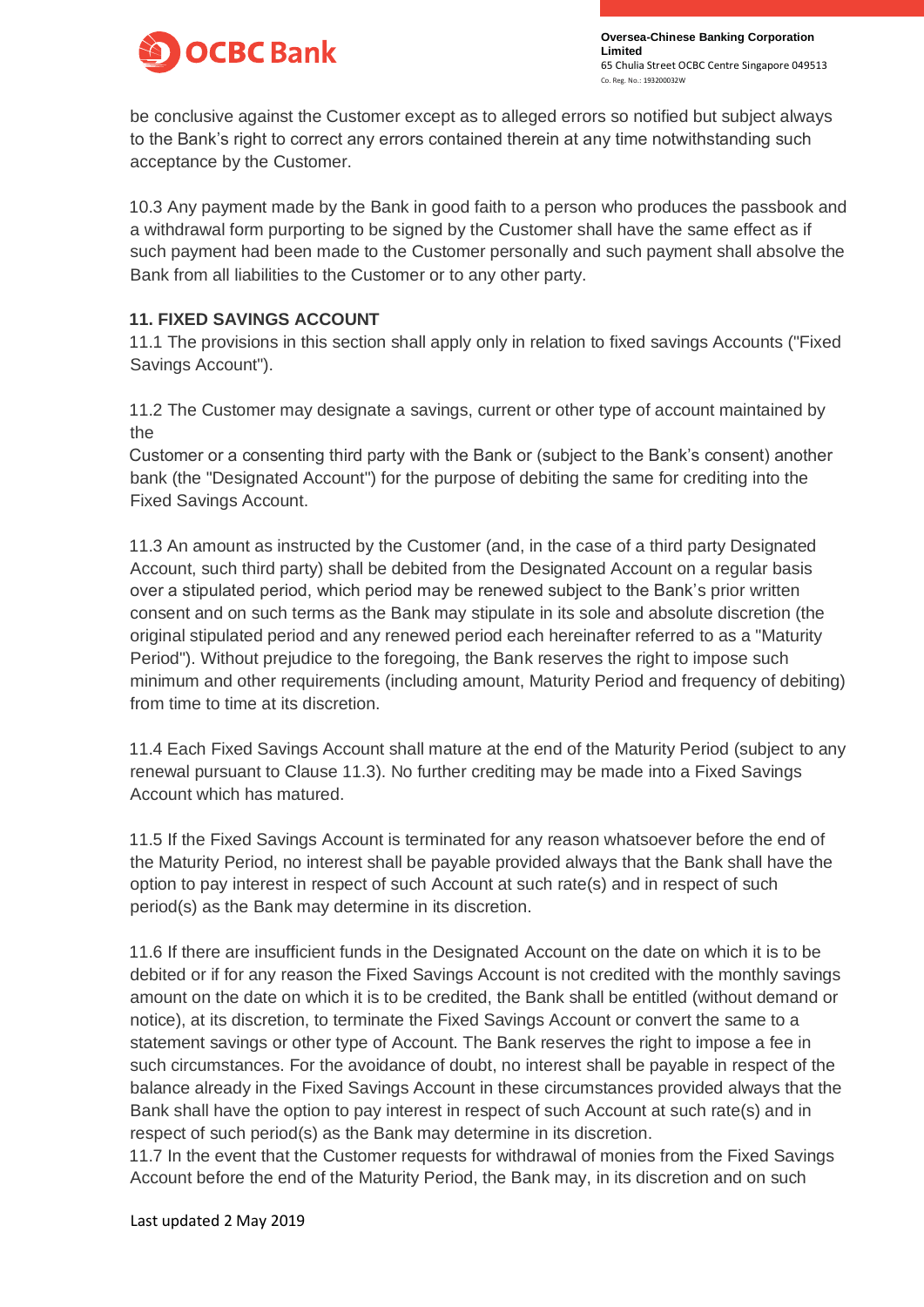

terms as it thinks fit, allow or permit such withdrawal subject to the Customer paying a fee of such amount as the Bank may deem fit and the Bank being entitled to withhold any interest payable in respect of the Fixed Savings Account. The Bank shall be entitled under such circumstances to terminate the Fixed Savings Account or convert the same to a statement savings or other type of Account.

### **12. TIME DEPOSITS**

12.1 A deposit advice will be given for each deposit placed with the Bank. Any Time Deposit advice issued by the Bank is merely an advice given to the depositor of the cash or of the cheque which has not yet been cleared. The deposit advice is only evidence of deposit and not a document of title and cannot be pledged as security. Immediate written notice should be given to the Bank if the deposit advice is not received by the Customer or is lost, stolen, destroyed or mislaid.

12.2 Time Deposit transactions will only be accepted by the Bank on a Business Day. Notwithstanding the foregoing, the Bank may accept Time Deposit transactions on Saturdays and Sundays (other than a gazetted public holiday) at branches designated by the Bank from time to time and provided that such Time Deposit transactions shall be value dated as of the Business Day immediately after the acceptance date. For Time Deposits denominated in foreign currencies, value date will be 2 business days after the day of acceptance. Time Deposits shall be subject to minimum placement amount and minimum tenure as the Bank may determine from time to time.

12.3 Time Deposits which have been placed for the purposes of a lien, pledge or fixed charge, to secure financing facilities, secured credit cards or safe deposit boxes shall be automatically renewed upon maturity and shall be subject to prevailing interest rates or any other rate determined by the Bank, at initial placement and for each renewal period.

12.4 Interest will accrue on monies placed with the Bank on Time Deposit for the period and at the rate specified in the deposit advice.

12.5 Monies placed with the Bank on Time Deposit shall, in the absence of any express agreement in writing by the Bank to the contrary, be repayable only to the Customer, and only on the maturity date referred to in the relevant deposit advice together with accrued interest up to that date. The Customer may not withdraw any such monies (whether in whole or in part) before such maturity date. Upon the expiry of the period ending on the first maturity date, and upon each subsequent maturity date, the Time Deposit will, at the Bank's discretion, automatically be renewed for a like period commencing on such maturity date at the interest rate then prevailing for such Time Deposit unless the Bank receives from the Customer written notice to the contrary at least two (2) Business Days before the relevant maturity date for Foreign Currency funds and on the relevant maturity date for Singapore Dollar funds (provided always that if the relevant maturity date is not a Business Day, notice is to be given on the Business Day immediately before the relevant maturity date) or unless such monies are withdrawn at maturity.

12.6 In the event of renewal upon the first maturity date and upon each subsequent maturity date (as the case may be), unless the Customer expressly requests otherwise, the interest accrued up to the first maturity date or each subsequent maturity date (as the case may be) will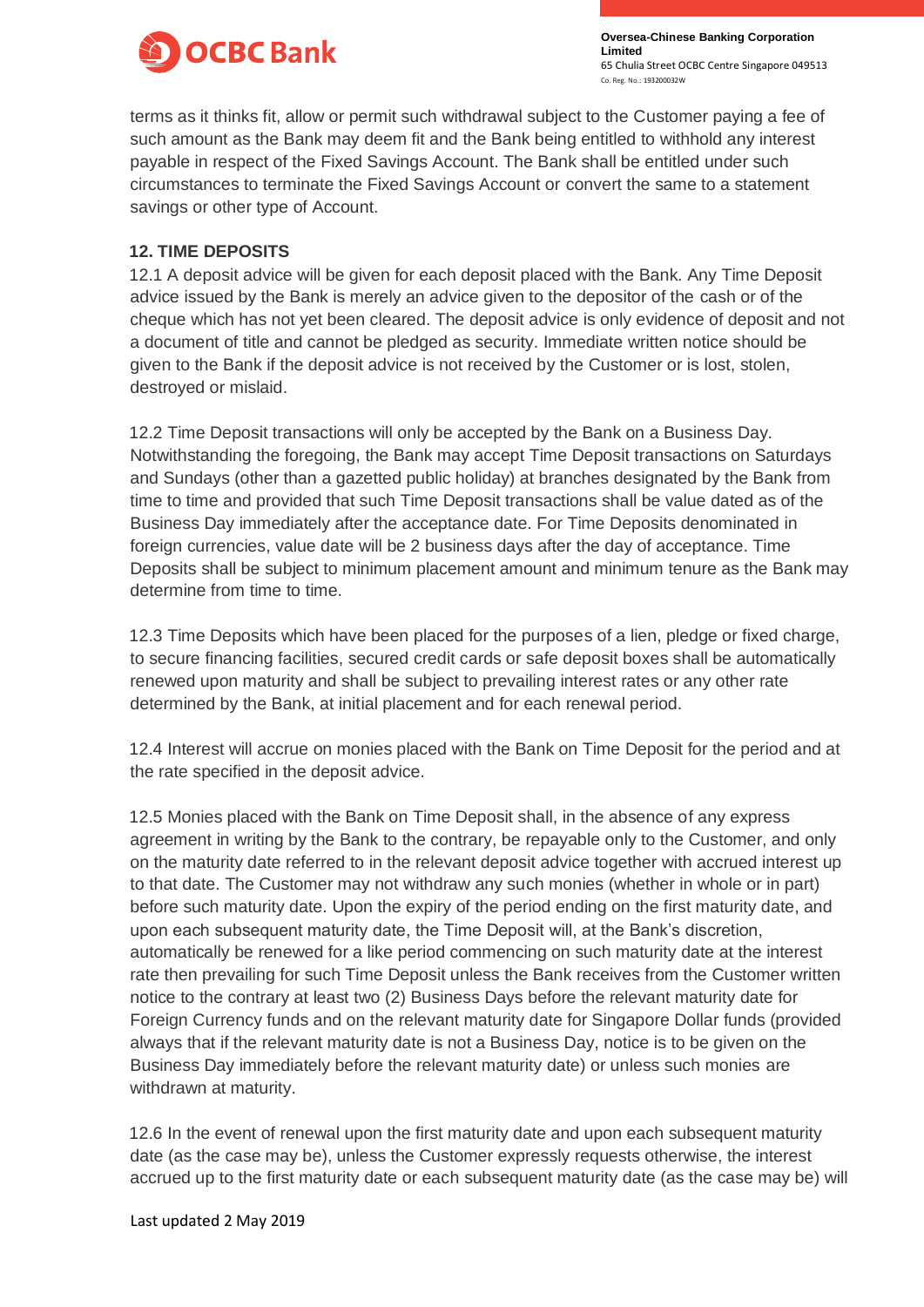

be added to the Time Deposit balance at the expiration of the relevant period and in such case, the Time Deposit balance will be so increased by the amount of such interest for the purposes of the subsequent period of Time Deposit.

12.7 In the event that the Customer requests the withdrawal of monies placed with the Bank on Time Deposit before the maturity date, the Bank may, in its discretion and on such terms as it thinks fit, allow or permit such withdrawal subject to the Customer paying a fee of such amount as the Bank may deem fit and the Bank being entitled to withhold any interest accrued on the Time Deposit. The Bank shall have the option to pay interest in respect of any Time Deposit withdrawn before the maturity date at such rate(s) and in respect of such period(s) as the Bank may determine in its sole and absolute discretion.

### **13. INDIVIDUAL/JOINT ACCOUNT(S)**

13.1 Where the Customer is an individual, the Customer's executor or administrator, donee or lawfully appointed deputy or representative shall be the only persons recognised by the Bank as the Customer's successor in the event of the Customer's death or mental incapacity (as the case may be). Upon notice of the Customer's death or mental incapacity, the Bank shall be entitled to freeze the Account (including any instructions given by the Customer in respect of the Account before the Bank received notice of the Customer's mental incapacity) until such time the Customer's executor or administrator, donee or lawfully appointed deputy or representative produces a grant of probate or letters of administration, court order or power of attorney (as the case may be) to the Bank's satisfaction.

13.2 If any Account(s) is/are opened in the names of two or more persons ("Joint Account(s)"), such persons shall be jointly and severally liable for all liabilities incurred on the Joint Account(s).

(a)(i) Where the Joint Account(s) is/are operated with a single signing authority, instructions from any one of the Joint Account(s) holders will be accepted by the Bank and such instructions will be binding on the other Joint Account(s) holders. If, prior to acting on instructions received from one Joint Account(s) holder, the Bank receives contradictory instructions from another Joint Account(s) holder, the Bank may choose to act thereafter only on the mandate of all the Joint Account(s) holders of the Joint Account(s) notwithstanding the Joint Account(s) require single signing authority. Upon notice of the death of any one of the Joint Account(s) holders, the Bank shall be entitled to pay the credit balance in the Joint Account(s) to the survivor and if more than one survivor, in their joint names provided that prior to such payment, the indebtedness of any of the Joint Account(s) holders to the Bank shall first be set-off from the said credit balance.

(a)(ii) In the event any one of the Joint Account holders becomes mentally incapacitated, the Bank shall be entitled to freeze the use or availability of the Account by the mentally incapacitated Joint Account holder, and to allow the other Joint Account holder(s) to continue operating the Joint Account on a single signing authority basis, in each case, without being liable to any Joint Account holder, including the mentally incapacitated Joint Account holder and his/her donee, lawfully appointed deputy and representative. The instructions from the other Joint Account holder(s) shall be binding on the mentally incapacitated Joint Account holder and his donee, lawfully appointed deputy and representative. If the Bank receives contradictory instructions from the said donee, lawfully appointed deputy or representative, the Bank may choose to act only on the mandate of both the other Joint Account holder(s) and the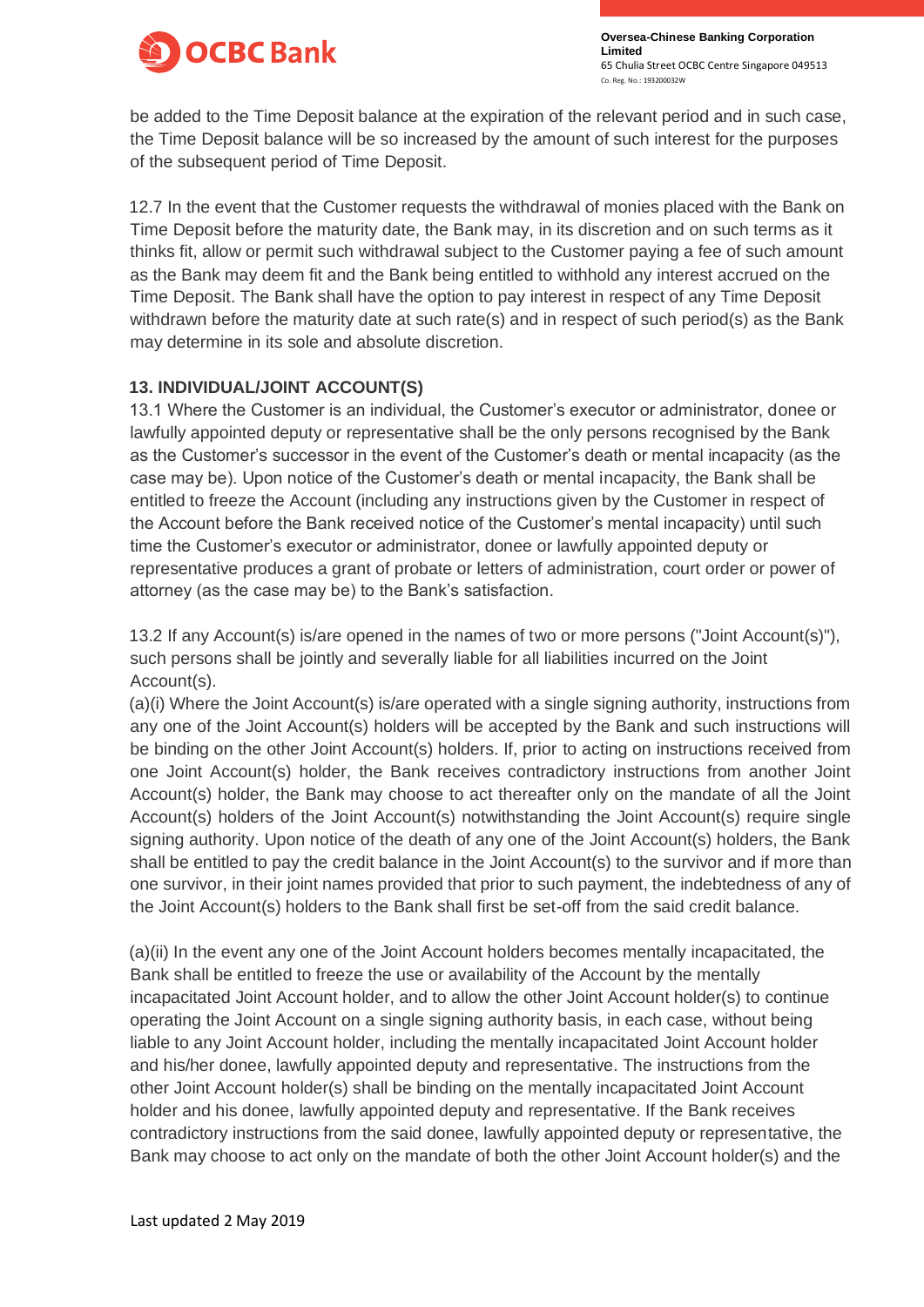

donee, lawfully appointed deputy and representative of the mentally incapacitated Joint Account holder.

(a)(iii) In the event any one of the Joint Account holders becomes mentally incapacitated and a donee or lawfully appointed deputy or representative is in place, the Bank shall be entitled to allow the said donee or lawfully appointed deputy or representative and the other Joint Account holder(s) to continue operating the Joint Account on a single signing authority basis, without being liable to any Joint Account holder, including the mentally incapacitated Joint Account holder and his/her donee, lawfully appointed deputy and representative. The instructions from the donee or lawfully appointed deputy or representative shall be binding on the other Joint Account holder(s), and the instructions from the other Joint Account holder(s) shall be binding on the mentally incapacitated Joint Account holder and his donee, lawfully appointed deputy and representative. If the Bank receives contradictory instructions from the said donee, lawfully appointed deputy or representative or other Joint Account holder(s), the Bank may choose to act only on the mandate of both the other Joint Account holder(s) and the donee, lawfully appointed deputy and representative of the mentally incapacitated Joint Account holder.

(a)(iv)The Bank shall further be entitled to continue to execute any instructions given by the mentally incapacitated Joint Account holder and/or the other Joint Account holder(s) in respect of the Account before the Bank received notice of the mentally incapacitated Joint Account holder's mental incapacity, without being liable to any Joint Account holder, including the mentally incapacitated Joint Account holder and his/her donee, lawfully appointed deputy and representative. The said instructions from the mentally incapacitated Joint Account holder shall be binding on the other Joint Account holder(s), and the said instructions from the other Joint Account holder(s) shall be binding on the mentally incapacitated Joint Account holder and his/her donee, lawfully appointed deputy and representative. If the Bank receives contradictory instructions from the said donee, lawfully appointed deputy or representative of the mentally incapacitated Joint Account holder(s) and/or the other Joint Account holder(s), the Bank may choose to act only on the mandate of both the other Joint Account holder(s) and the donee, lawfully appointed deputy and representative of the mentally incapacitated Joint Account holder.

(a)(v) In addition, a Joint Account may be opened with a person who is below a certain age limit specified by the Bank (the "Child"). Where such Joint Account is operated with single signing authority, instructions by the Child may be accepted by the Bank and where accepted, such instructions shall be binding on the other Joint Account holder(s). Further, upon the Child reaching such age as the Bank may determine from time to time, the Child may, without the consent of the Joint Accountholder(s) who is/are not the Child, update his/her signature or thumbprint and apply for banking facilities and operate the Joint Account through such facilities.

(b) Where the Joint Account(s) is/are operated with joint signing authority, oral instructions will not be accepted by the Bank. Any written instructions may be given by the Account(s) holders in one or more counterparts, all of which when taken together shall constitute one and the same document. Upon notice of the death or mental incapacity (as the case may be) of any one of the Joint Account(s) holders, the Bank shall be entitled to freeze the Account (including instructions given by the mentally incapacitated Customer and/or the other Joint Account(s) holder in respect of the Account before the Bank received the notice of the Joint Account holder's mental incapacity) and to retain the credit balance in the Joint Account until such time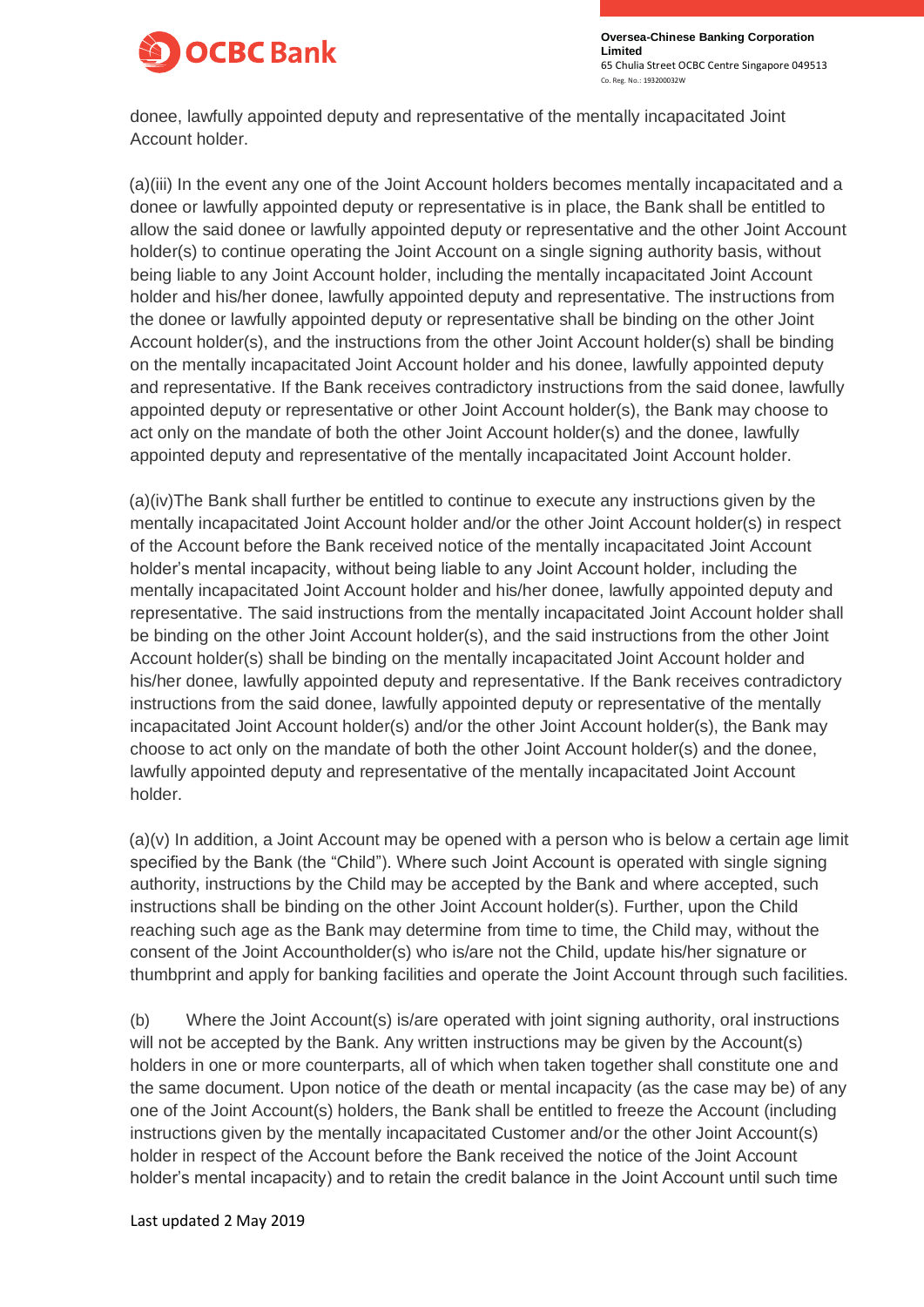

the Joint Account(s) holder's executor or administrator, donee or lawfully appointed deputy or representative produces a grant of probate or letters of administration, court order or power of attorney (as the case may be) to the Bank's satisfaction.

(c) The Joint Account(s) holder, their estate, their donee, lawfully appointed deputy and/or representative, together with the other Joint Account(s) holders, undertake to indemnify the Bank and to keep the Bank indemnified against all claims, costs, expenses, losses and damages, including those arising from:-

(i) the payment of the credit balance in the Joint Account(s) to the survivor(s) in the manner stated as aforesaid;

(ii) the freezing of the Joint Account(s) and the retention of the credit balance in the Joint Account(s) in the manner stated as aforesaid;

(iii) the Bank accepting and executing any instruction of the donee or lawfully appointed deputy or representative or any instruction of the other Joint Account holder(s) who is not mentally incapacitated in the manner stated as aforesaid;

(iv) any dispute between any of the Joint Account(s) holder(s) and any personal representatives of the deceased Joint Account(s) holders.

The Bank shall be entitled to debit from the Joint Account(s) such claims, costs, expenses, losses and damages reasonably incurred.

13.3 Upon production of a grant of probate or letters of administration, court order or power of attorney (as the case may be), the Bank may, open an Account in the name of the estate of the deceased or the mentally incapacitated Customer (as the case may be). The executor, the administrator of the estate or the personal representative of the deceased, or the donee or lawfully appointed deputy or representative of the mentally incapacitated Customer shall operate the Account in accordance with the probate or the letters of administration, court order or power of attorney so granted (as the case may be).

13.4 We may, without giving reasons, decline to deal with an Account holder who appears to us to be mentally unable to manage himself or his Account.

13.5 Upon application by a Customer holding an Individual Account or Joint Account holder(s), the Bank may at its sole discretion approve or reject the addition or deletion of Account holder(s) to an Individual or a Joint Account, following which:

If any Account holder(s) is added to an Account, the added Account holder(s) will become a Customer of the Bank and will be bound by all relevant terms and conditions that the existing Account holder(s) are bound by from the effective date and the existing Account holder(s) shall consent to the Bank's disclosure of all past and present records concerning that Bank Account, If any Account holder(s) is deleted from an Account, the Bank will no longer take any instructions from the deleted Account holder(s), without prejudice to all rights of the Bank that have accrued before the effective date.

In each case described in the two preceding paragraphs of this clause 13.5, the Account holder(s) agree to operate the Account in accordance with the terms of the existing Account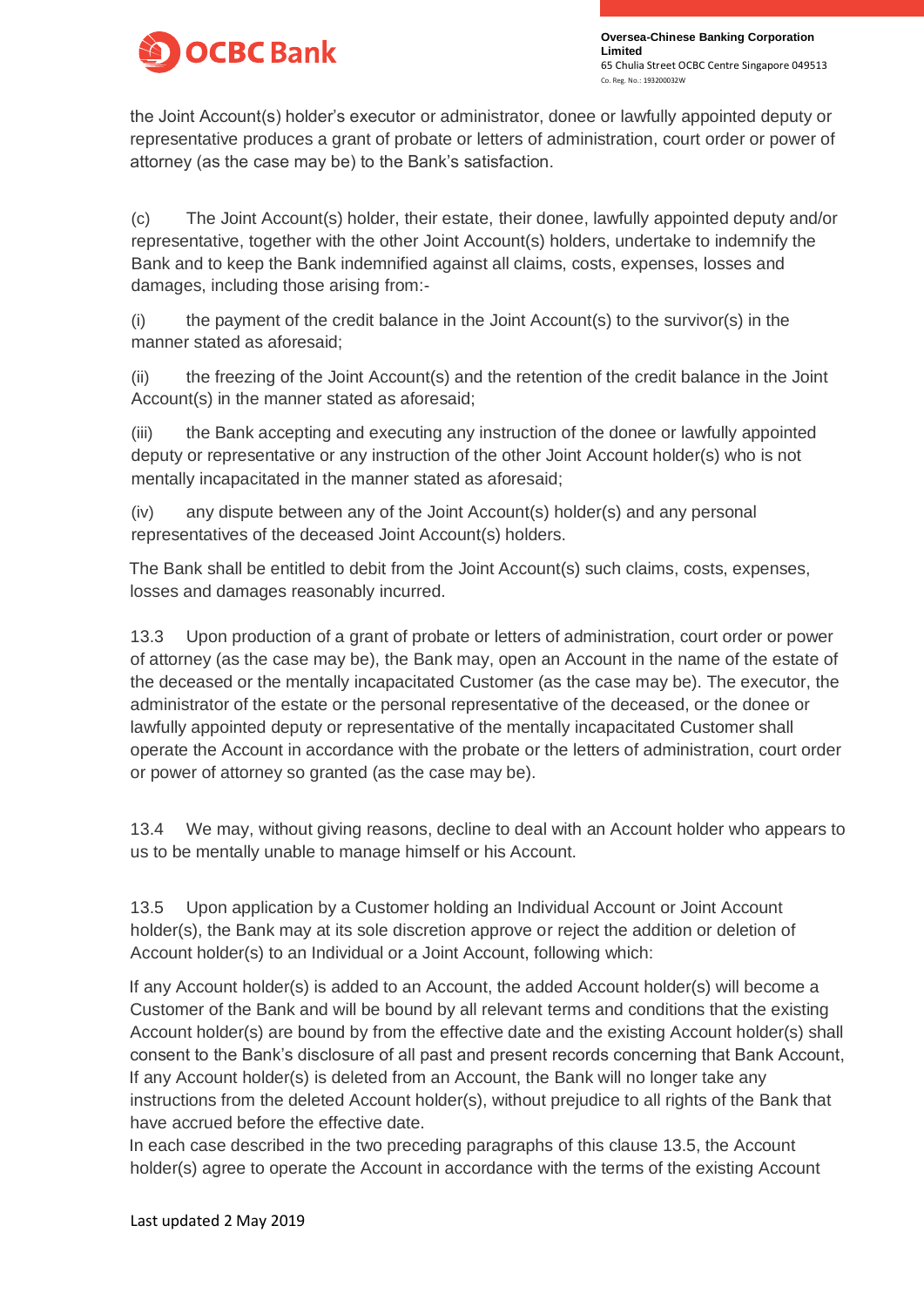

holder(s) election and the further terms and conditions set out in the application or as the Bank may prescribe.

### **14. IN-TRUST-FOR ACCOUNTS**

14.1 Where an Account(s) is "in-trust-for" someone else, the Customer undertakes to operate such Account(s) solely for the benefit of such beneficiary(ies). The Customer may withdraw money or close the Account(s) in accordance with the provisions of these Terms and Conditions. The Customer shall indemnify the Bank against any loss or liability in respect of the operation of the Account(s).

14.2 Upon the Customer's death or the death of any of the beneficiaries, the Bank shall be entitled to exercise its right to debit from the Account(s) any obligations owed to the Bank by the Customer.

14.3 Upon the Customer's death, the Bank shall at its discretion, be entitled to:-

(a) Where the beneficiary(ies) are of full age, close the Account(s) and release the monies in the Account(s) to the beneficiaries equally, or open a new Account(s) in the name of all the beneficiary(ies) and the new Account(s) shall be operated in accordance with the instructions of all the beneficiary(ies); or

(b) Where the beneficiary(ies) are not of full age, close the Account(s) and open a new Account(s) in the names of the Customer's personal representative (s) in trust for the beneficiary(ies) or release the monies in such Account(s) to the Customer's personal representative(s).

14.4 Upon the death of any of the Customer's beneficiary(ies), the Bank shall be entitled to close the Account(s) and pay the monies in the Account(s) to the Customer.

14.5 The Customer covenants to indemnify the Bank and keep the Bank indemnified against all claims, costs, expenses, losses and damages howsoever arising at any time including those arising from:-

(a) the closing of the Account(s);

(b) the opening of the new Account(s); and

(c) any dispute amongst the beneficiary(ies), between any of the beneficiary(ies) and any of the personal representatives.

### **15. FATCA AND CRS POLICIES**

The Bank's Foreign Account Tax Compliance Act (FATCA) Policy (the "FATCA Policy") and the Bank's Common Reporting Standard (CRS) Policy (the "CRS Policy") form part of the terms and conditions governing the Customer's relationship with the Bank established under these Terms and Conditions. The FATCA Policy and the CRS Policy shall be binding on the Customer and the Customer agrees to comply with and adhere to the FATCA Policy and the CRS Policy, which are accessible at [www.ocbc.com/policies](https://www.ocbc.com/personal-banking/accounts/www.ocbc.com/policies) or available on request. These Terms and Conditions are subject to the FATCA Policy and the CRS Policy. Should there be any conflict or inconsistency between any of the contents of the FATCA Policy and/or the CRS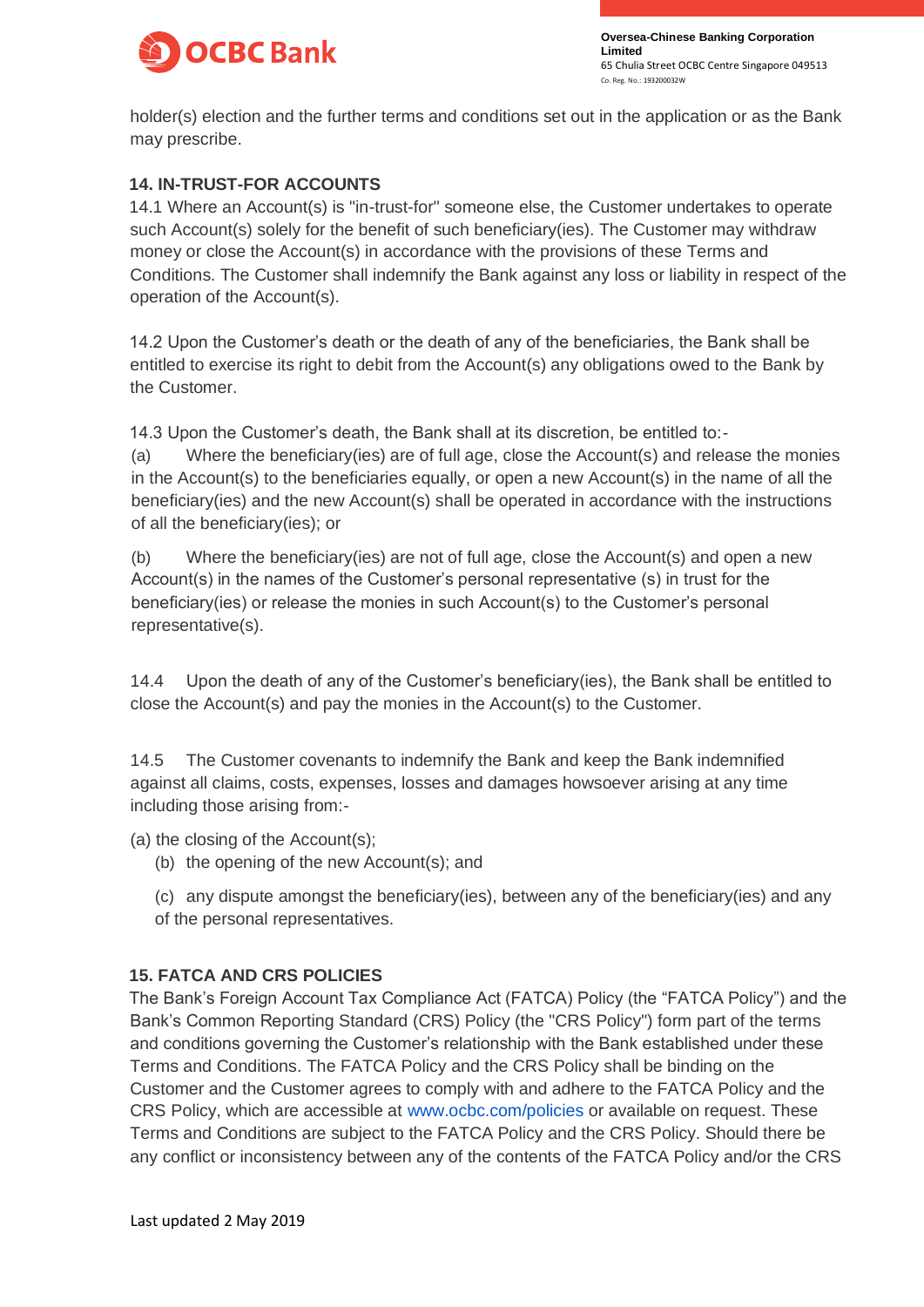

Policy and these Terms and Conditions, the contents of the FATCA Policy and/or the CRS Policy (as applicable) shall prevail.

### **16. CHARGES/COMMISSIONS**

16.1 The Bank may debit the Account(s) with the full amount of any charges or fees as stated in the Bank's fees and charges guide or any other costs and expenses, interest, taxes and penalties (including without limitation legal fees on a full indemnity basis and stamp fees) payable by the Customer to the Bank in respect of :-

- (a) any Products and/or Services;
- (b) any liability of any nature arising in respect of the Account(s) or otherwise; or
- (c) any overdrawn sums on the Account(s).

16.2 A charge at the amount stated in the Bank's fees and charges guide will be levied if the Customer fails to maintain the minimum balance required for the Account(s) or if the Account(s) remain inactive for such duration as the Bank may prescribe from time to time. Charges at the amount stated in the Bank's fees and charges guide may also be levied if the Customer closes any Account(s) within such time period as the Bank may prescribe from time to time.

16.3 The Bank may at any time at its sole and absolute discretion, change the prevailing rate and/or amount of any charges or fees payable by the Customer as stated in the Bank's fees and charges guide.

## **17. CONSENT FOR DISCLOSURE**

The Customer authorises the transfer and/or disclosure of any information relating to the Customer and any customer information (as defined in the Banking Act, Cap 19 of Singapore) by the Bank to the Bank's related corporations, their respective agents, the Bank's business partners and other third parties for any purpose. The reference to "any purpose" in this Clause shall include but not be limited to the provision of marketing and promotional services to the Customer, and such other purposes as may be determined by the Bank (in its sole and absolute discretion) from time to time.

### **18. PERSONAL DATA**

The Customer consents to the Bank, its related corporations (collectively, the "OCBC Group"), and their respective business partners and agents (collectively, the "OCBC Representatives") collecting (including by way of recorded voice calls), using and disclosing the Customer's personal data for purposes reasonably required by the OCBC Group and the OCBC Representatives to enable them to provide the Products and Services to the Customer. Such purposes are set out in a Data Protection Policy, which is accessible at [www.ocbc.com/policies](http://www.ocbc.com/policies) or available on request and which the Customer has read and understood.

## **19. CONVERSION OF ACCOUNT(S)**

The Bank may at any time at its sole and absolute discretion and upon written notice to the Customer, convert the Customer's Account(s) into another Account(s), regardless whether the Customer's existing Account(s) or newly converted Account(s) is a passbook Account, an Account receiving hardcopy statements, an Account receiving electronic statements or any other Account(s).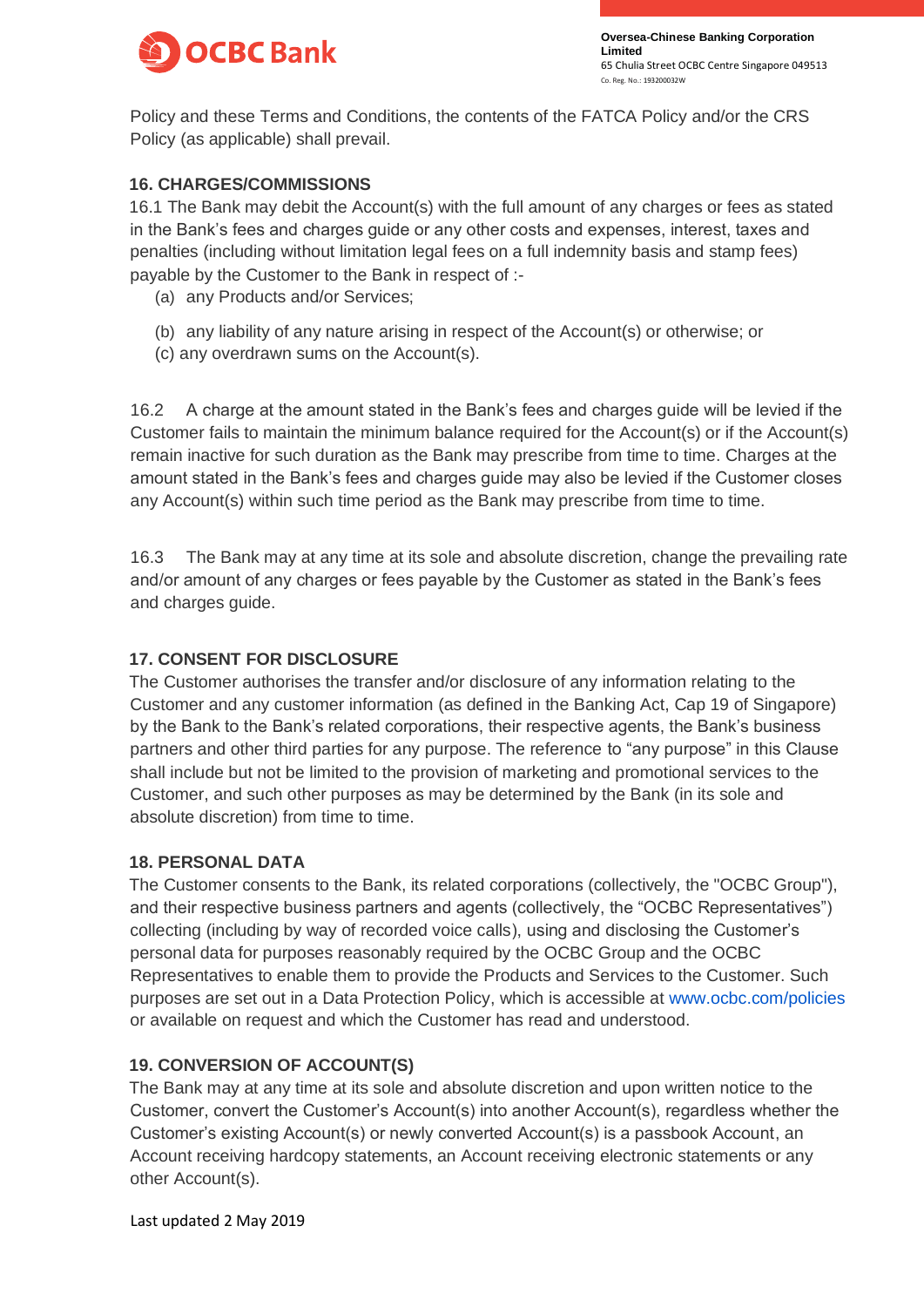

### **20. SUSPENSION OF ACCOUNT(S)/SERVICE(S)**

20.1 Under situations that the Bank deems fit, the Bank reserves the right in its absolute discretion at any time to suspend operations of any Account or Services and/or to impose conditions in relation to the further operation of any Account or Services (including without limitation GIRO, standing instructions) whether wholly or partially and for such duration as the Bank may determine in its sole and absolute discretion.

20.2 The Bank shall not be responsible for any loss, damage, liability or expense arising from the suspension of any Account or Services and/or the imposition of conditions in relation to the further operation of any Account or Services.

### **21. CLOSING OF ACCOUNT(S)**

21.1 The Bank may upon fourteen (14) days (or such period as the Bank may determine) prior written notice terminate the Account(s). In certain instances, the Bank has discretion to terminate the Account(s) without prior notice. Such instances include, without limitation, zero or negative balance Account(s) and Account(s) who have been inactive for such period as may be determined by the Bank.

21.2 If the Customer wishes to terminate any Account(s), the Customer shall provide written instructions of the same to the Bank and comply with such procedures as the Bank may determine from time to time at its sole and absolute discretion. For the avoidance of doubt, in the case of a Joint Account that is operated by a single signing authority, instructions from any one of the Joint Account holders to close the said Joint Account will be accepted by the Bank, and such instructions will be binding on the other Joint Account holder(s).

21.3 On termination of the Account(s):-

(a) Subject to Clause 16.1 the Bank may discharge its entire liability with respect to the Account(s) by paying to the Customer in such form as the Bank may determine the amount of the then credit balance in the Account(s).

(b) the Customer shall forthwith return to the Bank all unused cheques failing which the Customer shall indemnify the Bank for any costs or expenses arising or in connection thereto.

21.4 Without prejudice to the generality of the foregoing, upon the occurrence of any of the following events, the Bank shall be entitled (without demand or notice) to terminate the Account(s):-

- (a) the Customer's failure to comply with any provision of these Terms and Conditions;
- (b) any grounds exist for the presentation of a bankruptcy petition against the Customer;
- (c) the Customer's death, insanity or incapacity;
- (d) an application is made by any party for the appointment of a receiver ;

(e) the performance of any obligation under these Terms and Conditions becomes illegal or impossible; or

(f) if the balance in an Account falls below the prescribed minimum as determined by the Bank from time to time.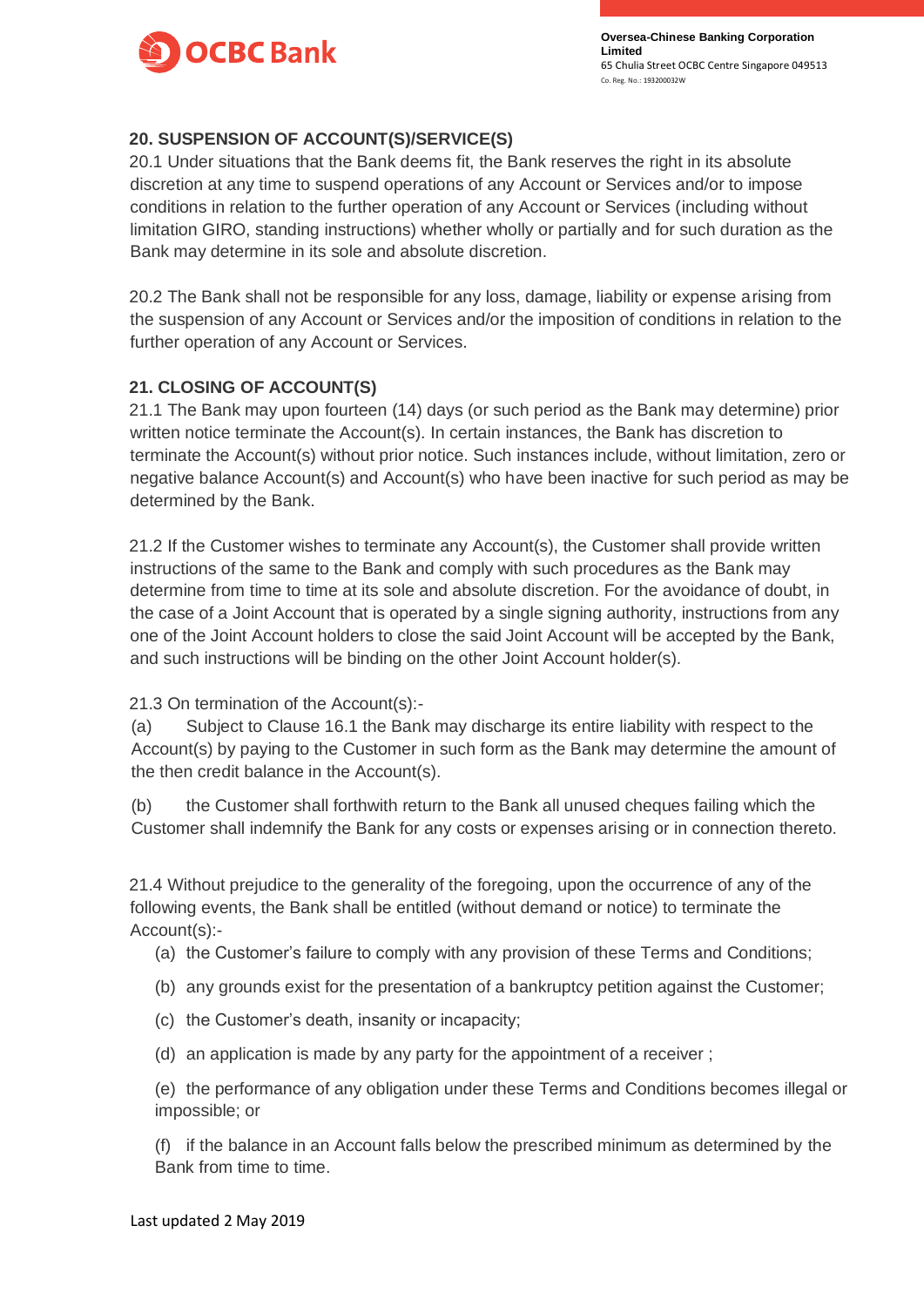

### **22. ASSIGNMENT(S)/TRANSFER(S)**

Except with the Bank's prior written consent and subject to such conditions as the Bank may prescribe, the Customer shall not assign, transfer or charge to any third party or create any security or other interest in or otherwise dispose of or purport to do the same in respect of any deposit or balance standing to the credit of the Account(s) or any part thereof.

### **23. OVERDRAWN ACCOUNT(S)**

23.1 The Customer undertakes to ensure the Account(s) shall not be overdrawn, even temporarily, except where the Bank in its sole and absolute discretion allows or by prior arrangement with the Bank and such arrangement shall be subject to such Terms and Conditions as may be determined by the Bank from time to time. In the event when the Account is overdrawn, the Bank shall not be obliged to notify the Customer.

23 .2 Any debit balance on any overdrawn Account(s) shall be repayable by the Customer immediately. The Customer shall also on demand pay interest and any bank charges whatsoever on the debit balance to be calculated at such rates as the Bank may prescribe from time to time and such interest shall be computed daily and charged at the end of each month or such other time as may be determined by the Bank from time to time.

### **24. PAYMENTS TO THE BANK AND RIGHT TO DEBIT**

24.1 The Customer agrees to pay to the Bank on demand all monies and charges together with interest on such monies from the date on which such monies become due to the date of payment in the currency in which they are due in same day funds and at such rate which the Bank shall determine from time to time.

24.2 All such monies and charges shall be payable by the Customer in full without any set-off or counterclaim or any restriction or condition, and free and clear of and without deduction for present or future taxes (including without limitation stamp duty or other taxes), levies, charges or withholdings, and all liabilities with respect thereto.

24.3 All monies and charges payable by the Customer are exclusive of any goods and services tax

(whether imposed in Singapore or other jurisdiction) which shall where applicable be paid by the Customer in addition to any sums otherwise payable, at the rate in force at the due date for payment.

24.4 If the Bank is obliged by law to deduct or withhold any sum from any payment to the Customer, the Customer authorises the Bank to effect such withholding and to pay the net sum over to the Customer or to place such sum in the Account(s).

24.5 The Bank may, at such reasonable rate the Bank may determine, convert any payment received for the Account(s) in a currency different from that of such Account into the currency of that Account and the Customer shall bear the cost of such conversion.

### **25. SECURITY FOR REPAYMENT**

When the Bank accepts or incurs liability (whether actual or contingent, primary or collateral, several or joint) for or at the request of the Customer, any funds, monies, securities or other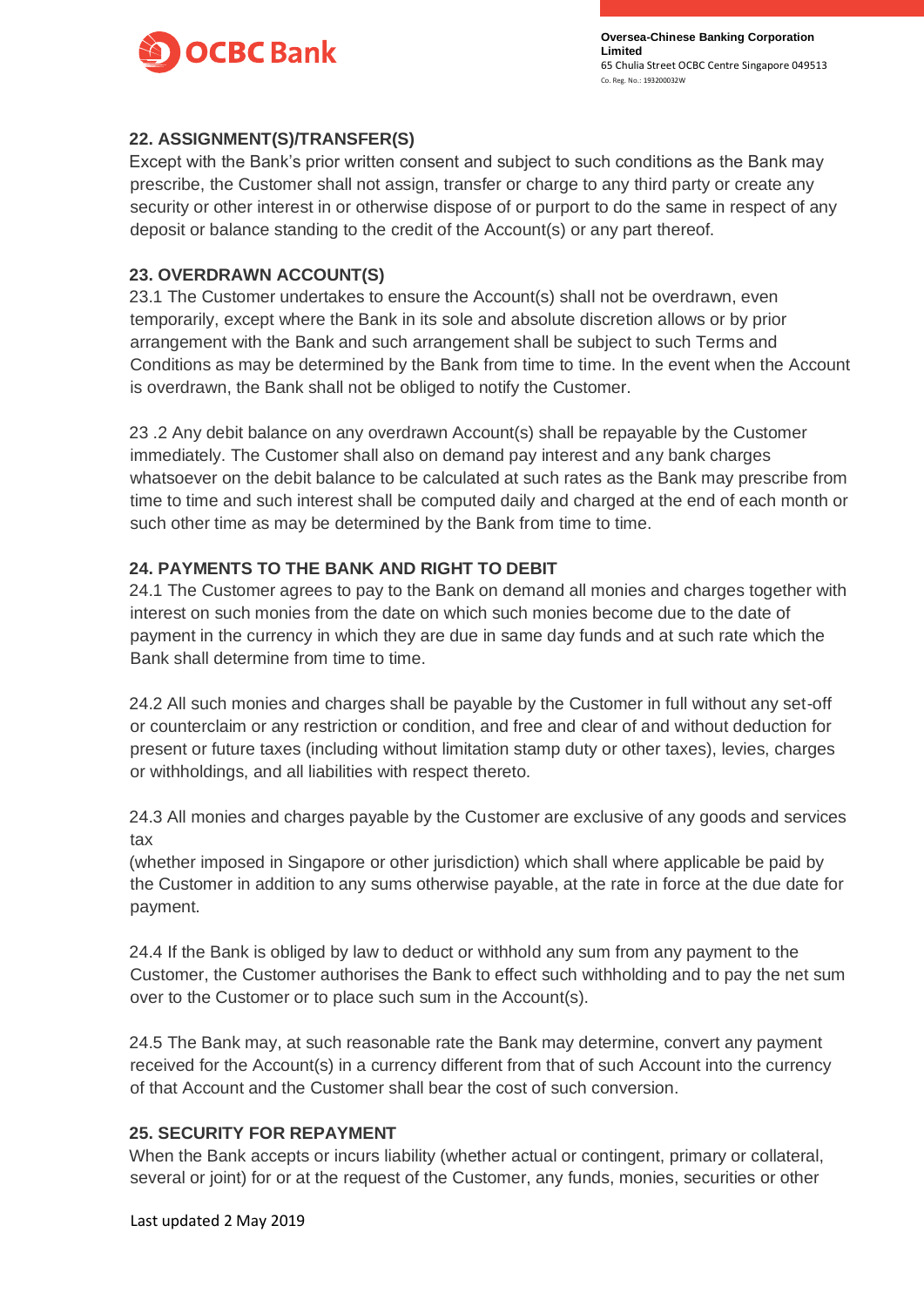

valuables deposited with the Bank belonging to the Customer shall automatically become security to the Bank; and the Bank shall have a banker's lien on all such funds, monies, securities or other valuables or any part thereof and may dishonour any, cheque drawn by the Customer until the liability is discharged.

### **26. DEFAULT IN REPAYMENT**

If the Customer fails to make prompt repayment of any debit balance or accrued interest thereon, the Bank may forthwith and without notice to the Customer, and without prejudice to its rights, realise any funds or securities deposited with the Bank for the account of the Customer and apply the proceeds therefrom, after deducting realisation expenses, in or towards the payment and discharge of any amount due to the Bank from the Customer. If there is any shortfall between such proceeds and the amount due, the Customer shall remain liable for any such shortfall, including interest thereon at such rate as the Bank may prescribe from time to time.

## **27. COMBINING OF ACCOUNTS, SET-OFF AND SECURITY RIGHTS**

27.1 All Time Deposits and other cash balances in the Customer's Account(s) will serve as collateral for the Customer's Liabilities.

27.2 In addition to any general lien or similar right to which the Bank may be entitled by law, the Bank shall be entitled at any time and without notice to the Customer to combine, consolidate or merge all or any of the Customer's Account(s) and to set-off any amount standing to the credit of any Account(s) (whether matured or not) against the Customer's Liabilities.

27.3 All amounts standing to the credit of the Account(s) shall be deemed to be forthwith set-off in or towards satisfaction of the Customer's Liabilities (whether in whole or in part) in any of the following events:-

- (a) the Customer's failure to repay on demand any sum due to the Bank;
- (b) the Customer's deposit(s) is threatened by insolvency proceedings or by third party claims;
- (c) the Customer's death, incapacity, winding-up, bankruptcy or receivership;
- (d) the Bank's receipt of a garnishee order relating to the Account(s); or
- (e) any breach by the Customer of any one or more of the provisions of these Terms and Conditions.

27.4 Any credit balance in the Customer's Account(s) including Accounts with branches of the Bank outside of Singapore may be applied in satisfaction of any sum then due and payable in respect of the Customer's Liabilities. The Bank is authorised to purchase with such monies any other currencies to effect such application using the rate of exchange at the date of set-off.

27.5 In the case of Joint Account(s), the Bank may set-off the Liabilities of any Joint Account holder to the Bank on any Account(s) whether as borrower, surety or otherwise against the credit balance in the Joint Account(s). Where the said sums have been incurred by only one or some but not all of the Joint Account holders, the Bank's rights shall also extend to credit balances to which all the Joint Account holders are singly or jointly entitled.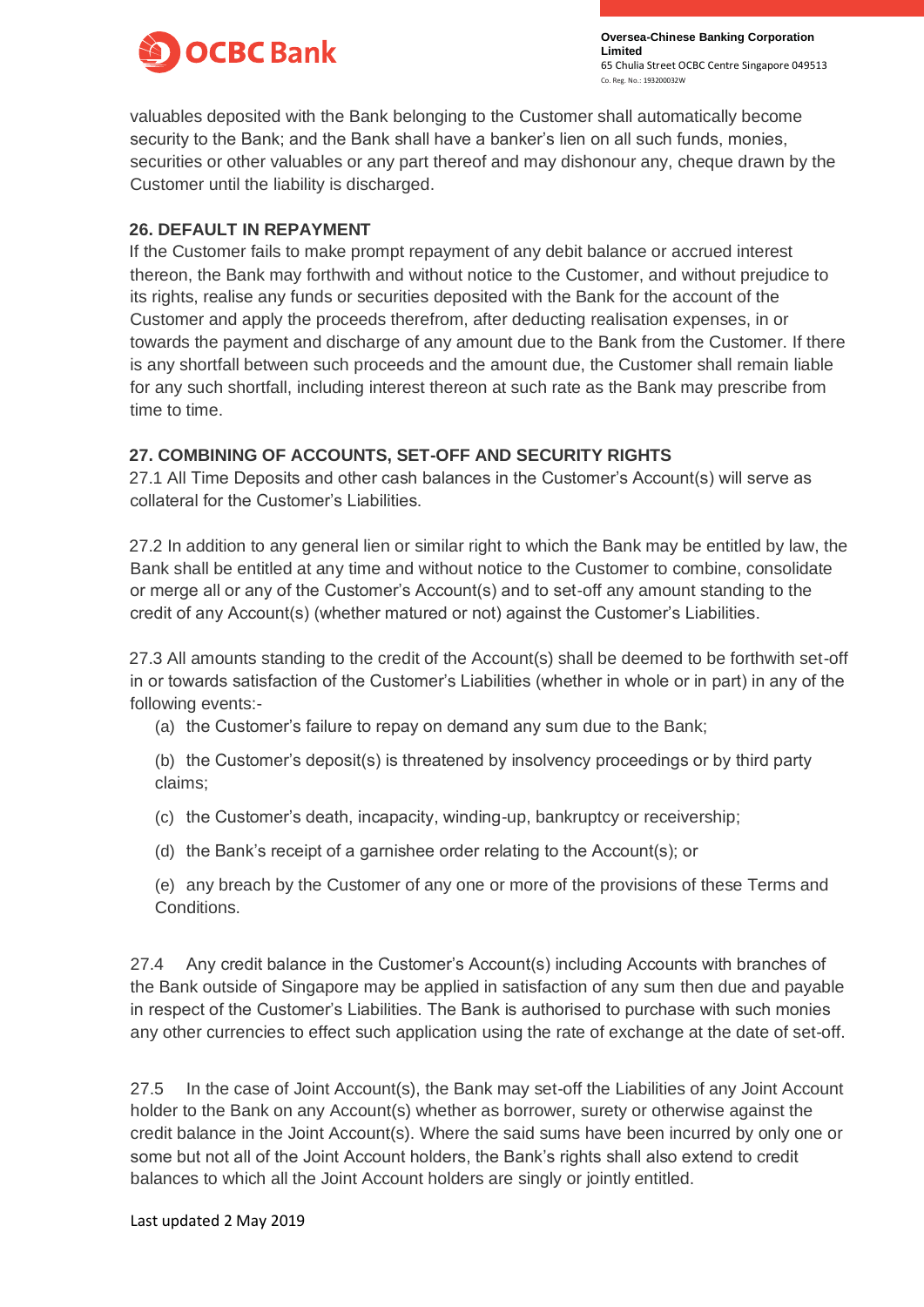

### **28. EXEMPTION FROM LIABILITY**

28.1 Neither the Bank nor any of its employees, nominees or agents shall be liable as a result of acting or failing to act except in the case of the Bank's gross negligence or wilful default.

28.2 Without limiting the generality of the foregoing, the Bank shall not be responsible or liable for any expense, loss, damage, liability or other consequences suffered or incurred by the Customer:-

(a) for acting or omitting to act in good faith on the Customer's instructions;

(b) if for any reason beyond the Bank's control, the operation of any Account is restricted or otherwise affected;

(c) for any loss or damage caused by any delay or failure in any transmission or communication facilities;

(d) if the funds credited or debited from the Account(s) diminish in value due to taxes, depreciation or becomes unavailable due to restrictions (howsoever arising) on convertibility, requisitions, involuntary transfers, distraints of any character, exercise of governmental or military powers, war, strikes or other causes beyond the Bank's reasonable control; (e) arising from or relating to lost cheques;

(f) arising from the Bank's inability to detect inadequate authenticity of the Customer's signature:

(g) arising from the Customer's negligence, default or misconduct;

(h) for any act or omission (including any negligence or wilful misconduct) or bankruptcy or insolvency of any agent, nominee, correspondent or counterparty used by the Bank.

28.3 The Bank shall not be liable for any loss, damage or expense suffered or incurred by the Customer (whether as a result of forgery of the signatory's signature, material alteration of withdrawal requests or other reasons of any kind whatsoever) through no fault of the Bank. The Bank shall not be liable for paying on altered and/or forged cheques where the alterations and/or forgery were made possible by use of erasable ink, pens or typewriters or any other equipment with built-in erasure features or by the use of cheque writers or franking machines where the alterations and/or forgery cannot be easily detected or where the alteration and/or forgery is due to the Customer's negligence. If the Bank has debited the

Customer's Account in reliance on a withdrawal or payment request on which the signature of the Customer or his authorised signature was forged, the Bank shall not be liable to reverse the debit or pay or compensate the Customer in respect of the amount so debited.

28.4 The Customer should note:-

(a) the inherent exchange risk in Foreign Currency deposits. In particular, a decline in the Foreign

Currency's exchange rate relative to the Customer's currency of choice will reduce (or even eliminate) the Customer's return or earnings on the Foreign Currency deposits;

(b) any funds credited or debited from the Account may diminish in value due to taxes, depreciation or become unavailable due to restrictions (howsoever arising) on convertibility,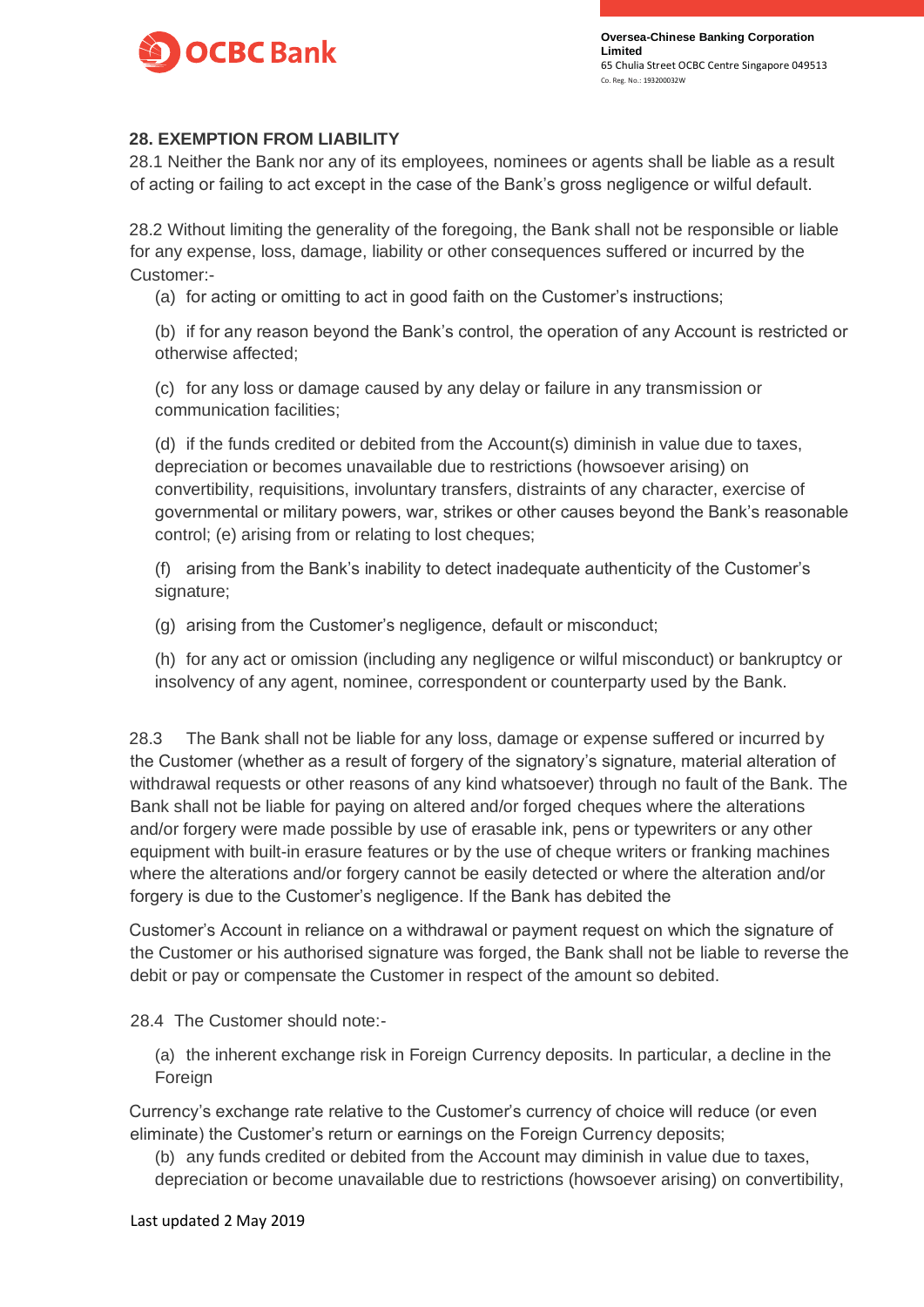

transferability, requisition, government acts, order, decrees and regulations, involuntary transfers, distraints of any character, exercise of governmental or military or usurped powers, war, strikes, acts of civil strife, monetary union or exchange similar causes beyond the Bank's reasonable control, and the Bank will have no responsibility or liability thereon;

(c) any currency in which the Bank's payment obligations are denominated may become unavailable due to restrictions (howsoever arising) on convertibility, transferability, requisition, government acts, order, decrees and regulations, involuntary transfers, distraints of any character, exercise of governmental or military or usurped powers, war, strikes, acts of civil strife, monetary union or exchange similar causes beyond the Bank's reasonable control, and the Bank will have no responsibility or liability to satisfy such payment obligations whether in the original or other currencies.

### **29. INDEMNITY**

The Customer shall indemnify the Bank, its officers, employees, nominees and agents promptly on a full indemnity basis from and against all claims demands actions suits proceedings orders losses (direct or consequential) damages costs and expenses (including all duties, taxes and other levies and legal fees on a full indemnity basis) and any and all other liabilities of whatsoever nature or description howsoever arising which the Bank may sustain or incur directly or indirectly in connection with the execution, performance or enforcement of these Terms and Conditions or any other agreement including without limitation:-

(a) the operation of any Account;

(b) the provision of any Service and/or Product by the Bank to the Customer;

(c) by reason of the Bank as collecting bank relying upon or guaranteeing any endorsement or discharge on a cheque, bill, note, draft or other instruments presented by the Customer for collection, and in all cases, such reliance or guarantee by the Bank shall be deemed to have been exercised at the

Customer's express request;

(d) the Bank taking, relying and acting upon or omitting to act on any Instructions given or purported to be given by the Customer or by any person(s) purporting to be the Customer's attorney, regardless of the circumstances prevailing at the time of such Instructions or the nature of the transaction and notwithstanding any error, misunderstanding, fraud or lack of clarity in the giving, receipt or the contents of such Instructions, including where the Bank believed in good faith that the Instructions or information were given in excess of the powers vested in the Customer or where the Bank believed that the Bank so acting would result in a breach of any duty imposed on the Bank;

(e) failure by the Customer to pay or repay to the Bank on demand any sum due to the Bank (including all interest accrued thereon);

(f) the Customer's breach of any one or more provisions of these Terms and Conditions;

(g) the enforcement by the Bank of its rights (including rights of sale, set-off, recovering payment or enforcement proceedings) under or in connection with these Terms and Conditions and/or the Account;

(h) the Bank using any system or means of communication or transmission in carrying out the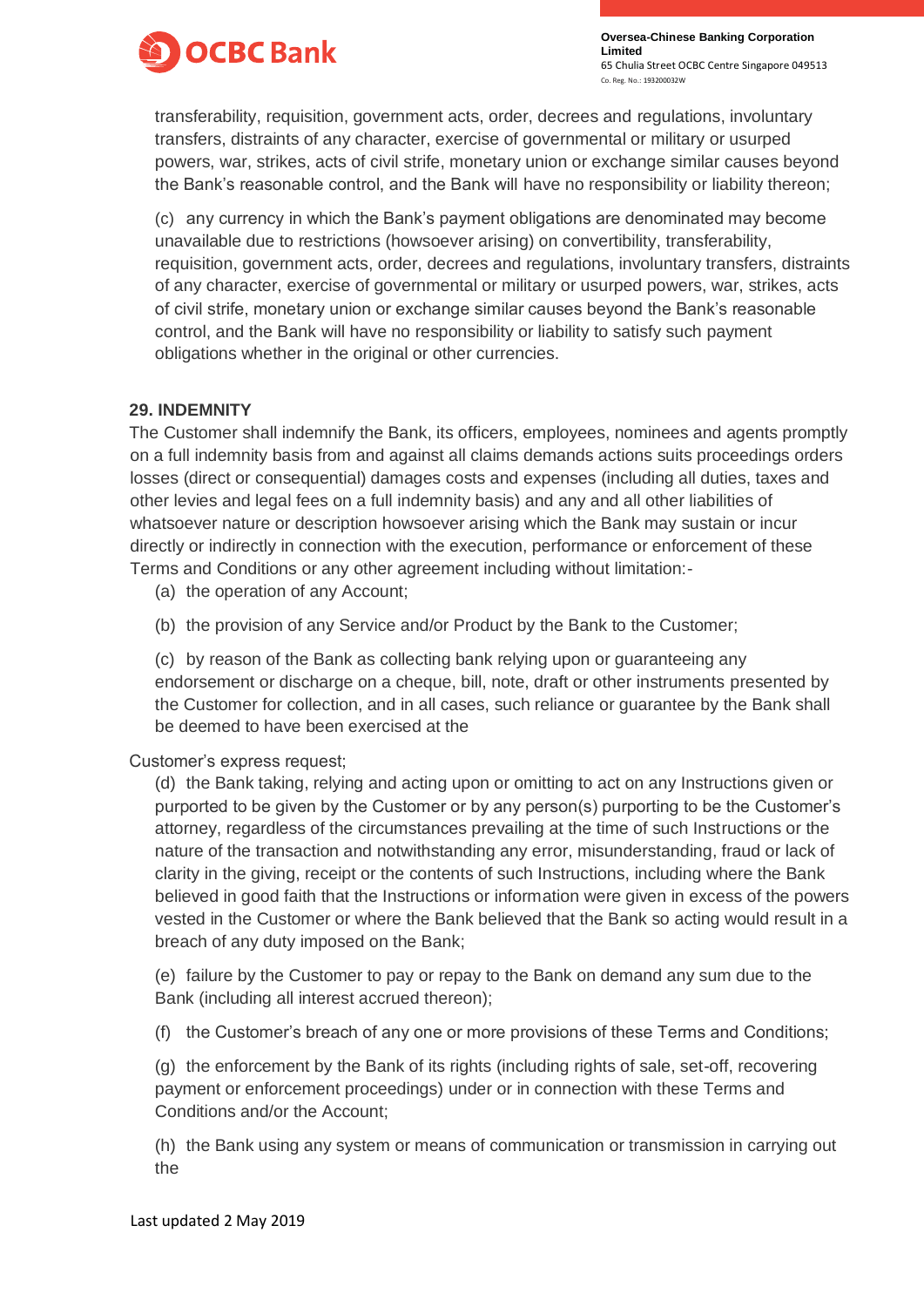

Customer's instructions which results in the loss, delay, distortion or duplication of such instructions; and

(i) any lost, stolen or mislaid cheque book, cheque, passbook, Card, Time Deposit advice, personal identification number(s) or advice, or other identification code(s) in relation to the Account and any reissuance or replacement of the same by the Bank.

## **30. BANK'S REPAYMENT OBLIGATION**

Where any currency in which the Bank's payment obligations are denominated becomes unavailable due to restrictions on convertibility, transferability, requisitions, government acts, orders, decrees and regulations, involuntary transfers, distraint of any character, exercise of military or usurped powers, acts of war or civil strife, monetary union or exchange or similar causes beyond the Bank's reasonable control, the Bank shall be deemed to have satisfied such payment obligation by making payment in such other currency as the Bank deems fit.

# **31. APPLICATION OF OTHER TERMS**

Where Services or Products are made available to the Customer by the Bank on separate terms, those terms shall be read in conjunction with these Terms and Conditions. In the event of any conflict, the specific terms applicable to the relevant Services or Products shall prevail.

# **32. BRANCHES, SUBSIDIARIES OR AFFILIATES**

No branch of the Bank in any other jurisdiction(s), subsidiary or affiliate shall under any circumstances whatsoever be liable to the Customer in respect of the Bank's obligations and/or liabilities under these Terms and Conditions.

## **33. COMMUNICATIONS**

33.1 The Customer shall notify the Bank in writing (or, in such other mode(s) and/or methods agreed by the Bank from time to time) of any change in the Customer's particulars.

33.2 Any statement, advice, confirmation, notice, demand and all other correspondence by the Bank under these Terms and Conditions ("the Correspondence") shall be served on the Customer:-

(a) (where the Customer is an individual) on the Customer (or the Customer's personal representatives) personally or (where the Customer is a corporation or partnership) on any of the Customer's officers or partners personally;

(b) by sending it to the Customer or to any of the Customer's officers or partners (as the case may be) at the Customer's last address registered with the Bank; or

(c) by telex or facsimile addressed in any such manner as aforesaid to the Customer's telex or facsimile address last registered with the Bank.

(d) through other means of communication (including without limitation, our website, branch notices and other electronic media) as the Bank may determine in its sole and absolute discretion.

33.3 The Correspondence shall be deemed to have been delivered:- (a) on the day it was delivered personally or transmitted by telex or facsimile; (b) if sent by post, on the day following posting; or (c) on the day of publication or broadcast.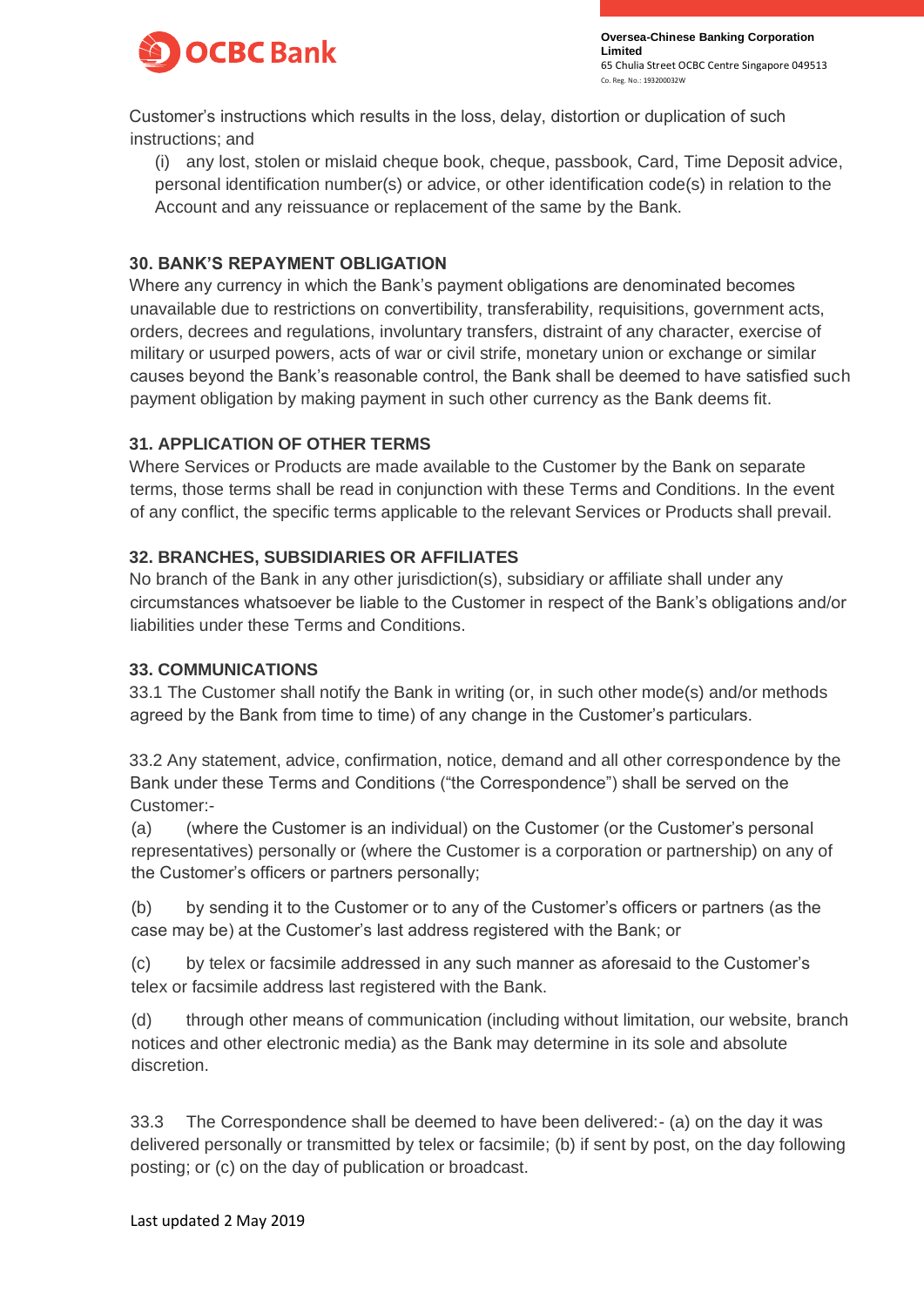

33.4 For Correspondence that is returned undelivered, the Customer is still deemed to have received the Correspondence and thus notified, and the Correspondence is deemed to be served on the Customer. The Bank will cease to send further Correspondence until the Account relevant contact details are updated.

33.5 In the case of Joint Accounts, any notice served in accordance herewith on one of the Customers shall be deemed validly served on all the Customers.

33.6 The Bank shall not in any circumstances, be responsible or liable to the Customer for events that occur after any Correspondence is sent or during delivery, transmission or despatch, including without limitation, delay, interception or loss of Correspondence or disclosure to third party when the Correspondence is in transit.

### **34. AMENDMENT(S)**

34.1 The Bank may at any time at its discretion and upon written notice to the Customer, change any one or more of these Terms and Conditions. Such change(s) shall take effect from the date stated in the notice, which in most instances, shall be no less than 30 days from the date of the notice. However, in certain cases, including without limitation, changes for administrative or clarification purposes, addition of terms and conditions pertaining to new products and services, or time sensitive situations or situations which are not practicable for notice, the Bank is not obliged to give prior notice.

34.2 Where the Customer continues to operate the Account(s) after such notification, the Customer shall be deemed to have agreed with and accepted the amendments. If the Customer does not accept any such amendments, the Customer shall forthwith discontinue operating the Account(s) and instruct the Bank to close the Account(s).

34.3 The Bank may notify the Customer of any changes to these Terms and Conditions by:-

- (i) publishing such changes in the Statements of Account to be sent to the Customer;
- (ii) displaying such changes at the Bank's branches or automated teller machines;
- (iii) posting such changes on the Bank's website;
- (iv) electronic mail or letter;
- (v) publishing such changes in any newspapers; or
- (vi) such other means of communication as the Bank may determine in its sole and absolute discretion.

34.4 In the event that the Bank decides in its sole and absolute discretion to discontinue the provision of any type of Accounts governed by these terms and conditions permanently, the Bank shall give written notice of such discontinuation to the Customer. Such discontinuation shall take effect from the date stated in the notice, which in most instances, shall be no less than 30 days from the date of the notice.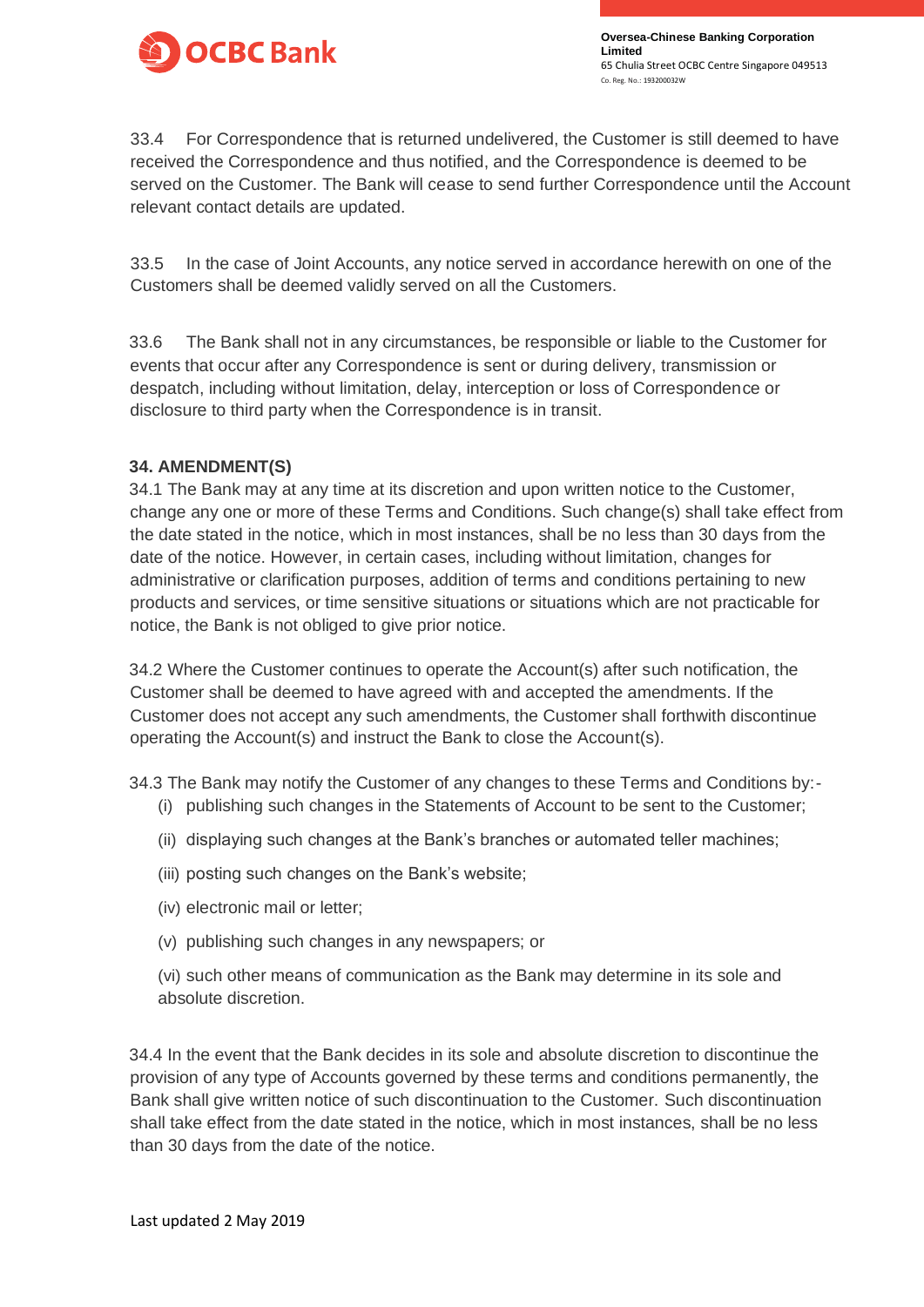

### **35. WAIVER**

No failure or delay by the Bank in exercising or enforcing any right or option under these Terms and Conditions shall operate as a waiver thereof or limit, prejudice or impair the Bank's right to take any action or to exercise any right as against the Customer or render the Bank responsible for any loss or damage arising therefrom.

### **36. SEVERABILITY**

If any one or more of the provisions in these Terms and Conditions are deemed invalid, unlawful or unenforceable in any respect under any applicable law, the validity, legality and enforceability of the remaining provisions of these Terms and Conditions shall not in any way be affected or impaired.

### **37. THIRD PARTY RIGHTS**

A person who is not a party to any agreement governed by these Terms and Conditions has no right under the Contracts (Rights of Third Parties) Act (Chapter 53B) to enforce any of these Terms and Conditions.

### **38. APPLICABLE LAW AND JURISDICTION**

These Terms and Conditions shall be governed and construed in all respects in accordance with the laws of the Republic of Singapore but in enforcing these Terms and Conditions the Bank is at liberty to initiate and take actions or proceedings or otherwise against the Customer in the Republic of Singapore or elsewhere as the Bank may deem fit, and the Customer hereby agrees that where any actions or proceedings are initiated and taken in the Republic of Singapore, the Customer shall submit to the jurisdiction of the Courts of the Republic of Singapore in all matters connected with the Customer's obligations and liabilities under or arising out of these Terms and Conditions.

### **39. LANGUAGE**

These Terms and Conditions may be provided in both the English and Chinese language. In the event of any conflict, discrepancy or inconsistency between the two versions, the English version shall prevail.

## **40. ADDITIONAL TERMS AND CONDITIONS APPLICABLE TO CHEQUE TRUNCATION**

Without prejudice to the generality of the foregoing provisions, the following provisions shall apply to all CTS Articles presented to the Bank for collection and/or payment and the CTS Image of which are submitted for clearing through the Cheque Truncation System.

40.1 The Bank shall not be obliged to return any CTS Article presented to the Bank for collection notwithstanding that such CTS Article has been dishonoured or payment thereon has been refused on presentation provided that:

(a) in the event that any CTS Article has been dishonoured after presentation by the Bank for clearing through CTS, the Bank shall provide the Customer with an Image Return Document; and

(b) in the event that the Customer requests in writing for the return of any CTS Article and the Bank is able to and agrees to return such CTS Article to the Customer, the Bank will return the CTS Article to the Customer in exchange for any Image Return Document provided to the Customer in respect of such CTS Article and upon payment of a fee of such amount as may be prescribed by the Bank as stated in the Bank's fees and charges guide.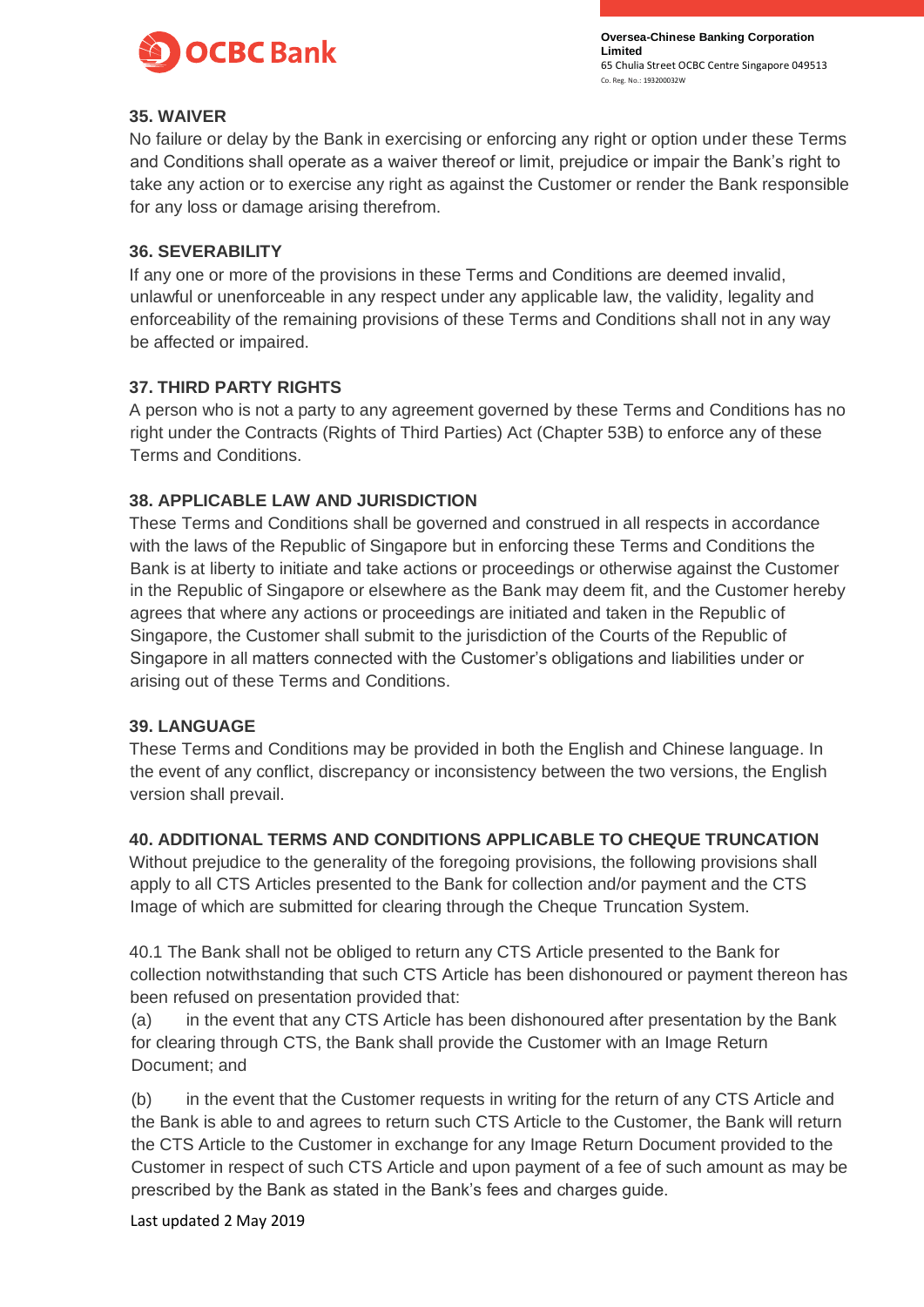

40.2 The Bank shall not be obliged to replace any Image Return Document of any CTS Article provided to the Customer which has been lost or misplaced.

40.3 Any presentment of an Image Return Document shall be subject to the terms and conditions stated on the Image Return Document and any applicable law. The Bank reserves the right not to accept any Image Return Document which is mutilated, altered or torn.

40.4 The Bank shall not be obliged to return to the Customer any CTS Cheque or any CTS Image of such CTS Cheque on which the Bank has made payment. Where the Customer requests for the return of any such CTS Cheque, the Bank may, but shall not be obliged to, request the presenting bank to retrieve such CTS Cheque and the Customer shall pay to the Bank a fee for such retrieval of such amount as may be prescribed by the Bank as stated in the Bank's fees and charges guide.

40.5 The Bank may send any CTS Article, CTS Image and/or Image Return Document to the Customer at the Customer's sole risk and expense by ordinary mail or such other mode(s) as the Customer may request and which the Bank may in its sole and absolute discretion agree.

40.6 The Bank shall not be responsible or liable to the Customer for any loss or damage incurred by the Customer arising from any payment by the Bank on any CTS Cheque or any CTS Image of the CTS Cheque presented to the Bank for clearing through CTS which has been altered or forged in any way if such alteration or forgery is not apparent from the CTS Image of the CTS Cheque presented to the Bank for payment and the Bank shall be entitled to debit the Customer's Account for the same.

40.7 The Bank shall not be responsible or liable to the Customer or any party for any loss, damage or liability caused by or arising from (i) any virus, defect, malfunction, interruption or stoppage to the Bank's access to any electronic equipment or system (whether or not owned, operated or maintained by the Bank or any other party in connection with clearing of CTS Articles through the CTS; (ii) any error, delay or non-transmission of data or information caused by machine or hardware malfunctions or manufacturer's software defects in any such equipment or system; or (iii) telecommunication problems, power supply problems, internet or network related problems or problems with the computer systems of any third party service provider.

40.8 The Bank may retain or arrange for a third party service provider to retain for such period or periods as the Bank deems fit ("retention period") the CTS Articles and/or CTS Image of CTS Articles and may destroy them at any time after the retention period. The Bank shall not be liable to the Customer or any other party for any loss, damage or liability caused by or arising from the inability or refusal of the Bank to provide the Customer with any CTS Article or CTS Image of such CTS Article at any time whether due to loss, destruction or erasure of any CTS Article or CTS Image or for any other reason whatsoever.